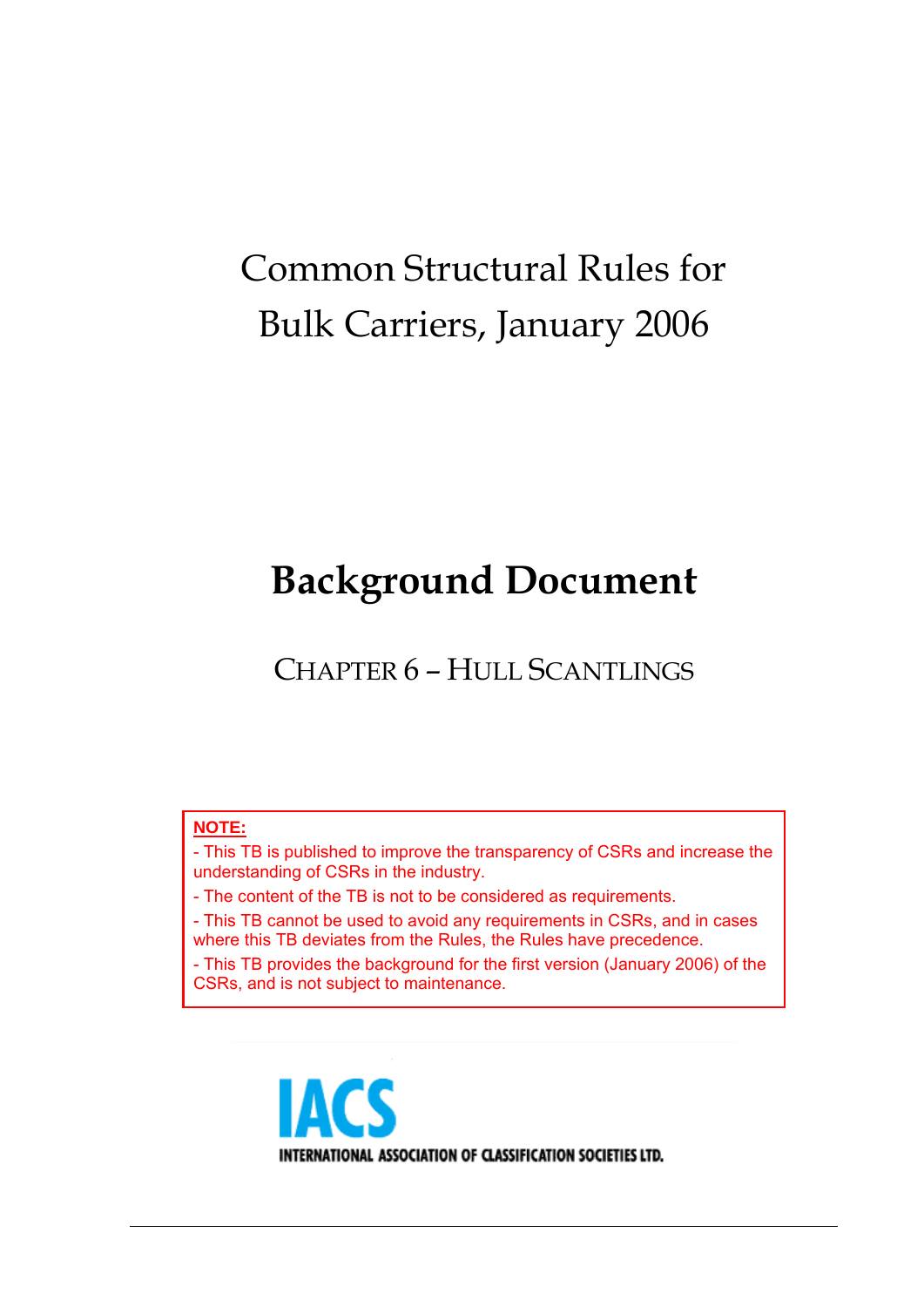#### **© IACS - the International Association of Classification Societies and the International Association of Classification Societies Limited**

All rights reserved.

Except as permitted under current English legislation no part of this work may be photocopied, stored in a retrieval system, published, performed in public, adapted, broadcast, transmitted, recorded or reproduced in any form or by means, without prior permission of the copyright owner.

Where IACS has granted written permission for any part of this publication to be quoted such quotation must include acknowledgement to IACS.

Enquiries should be addressed to the Permanent Secretary, International Association of Classification Societies Ltd, 36 Broadway London, SW1H 0BH Telephone: +44 (0)20 7976 0660 Fax: +44 (0)20 7808 1100 Email: PERMSEC@IACS.ORG.UK

#### **Terms and Conditions**

The International Association of Classification Societies (IACS), its Member Societies and IACS Ltd. and their directors, officers, members, employees and agents (on behalf of whom this notice is issued) shall be under no liability or responsibility in contract or negligence or otherwise howsoever to any person in respect of any information or advice expressly or impliedly given in this document, or in respect of any inaccuracy herein or omission herefrom or in respect of any act or omission which has caused or contributed to this document being issued with the information or advice it contains (if any).

Without derogating from the generality of the foregoing, neither the International Association of Classification Societies (IACS) nor IACS Ltd. nor its Member Societies nor their directors, officers, members, employees or agents shall be liable in contract or negligence or otherwise howsoever for any direct, indirect or consequential loss to any person caused by or arising from any information, advice, inaccuracy or omission given or contained herein or any act or omission causing or contributing to any such information, advice, inaccuracy or omission given or contained herein. Any dispute concerning the provision of material herein is subject to the exclusive jurisdiction of the English courts and will be governed by English Law.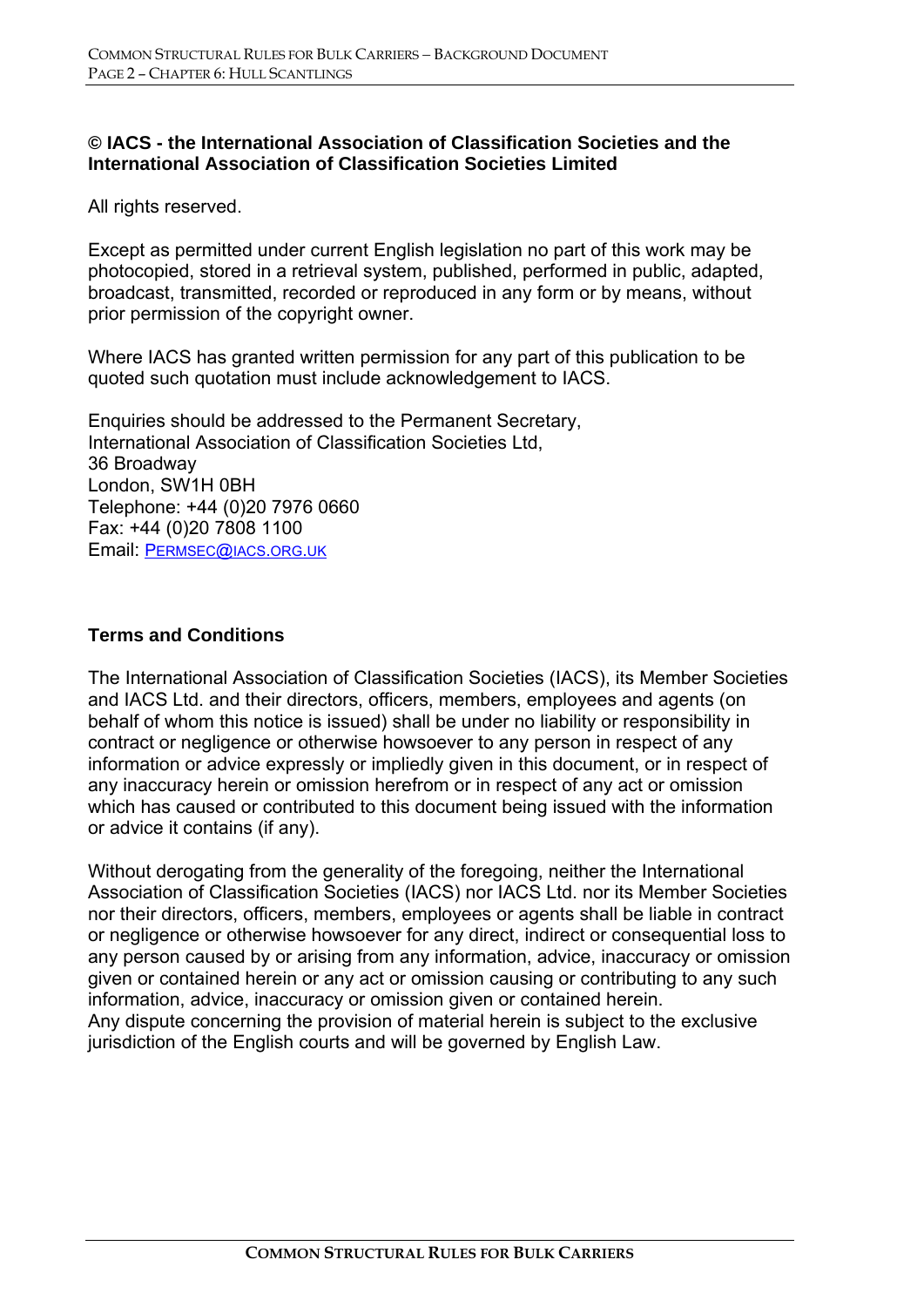# **TABLE OF CONTENTS:**

| 1.  |                 |                                                                                                  |  |
|-----|-----------------|--------------------------------------------------------------------------------------------------|--|
|     | 1.1             |                                                                                                  |  |
|     | 1.2             |                                                                                                  |  |
|     | 1.3             |                                                                                                  |  |
|     | 1.4             |                                                                                                  |  |
|     | 1.5             |                                                                                                  |  |
| 2.  |                 |                                                                                                  |  |
|     | 2.1             |                                                                                                  |  |
|     | 2.2             |                                                                                                  |  |
|     | 2.3             |                                                                                                  |  |
|     | 2.4             |                                                                                                  |  |
|     | 2.5             |                                                                                                  |  |
|     | 2.6<br>2.7      |                                                                                                  |  |
|     |                 |                                                                                                  |  |
| 3.  |                 |                                                                                                  |  |
|     | 3.1             |                                                                                                  |  |
|     | 3.2             |                                                                                                  |  |
|     |                 |                                                                                                  |  |
| 1.  |                 |                                                                                                  |  |
|     | 1.1             |                                                                                                  |  |
|     | 1.2             |                                                                                                  |  |
|     | 1.3             |                                                                                                  |  |
|     | 1.4             |                                                                                                  |  |
| 2.  |                 |                                                                                                  |  |
|     | 2.1             |                                                                                                  |  |
|     | 2.2             |                                                                                                  |  |
| 2.3 |                 |                                                                                                  |  |
|     | 2.4             |                                                                                                  |  |
| 2.5 |                 | Ordinary stiffeners of inner bottom loaded by steel coils on a wooden support 10                 |  |
|     | 2.6<br>boat     | Deck ordinary stiffeners in way of launching appliances used for survival craft or rescue<br>11  |  |
| 3.  |                 |                                                                                                  |  |
|     |                 |                                                                                                  |  |
|     | 3.1             |                                                                                                  |  |
|     | 3.2<br>carriers | Strength criteria for single span ordinary stiffeners other than side frames of single side bulk |  |
|     | 3.3             |                                                                                                  |  |
|     | 3.4             | Upper and lower connections of side frames of single side bulk carriers 16                       |  |
|     | 3.5             |                                                                                                  |  |
| 4.  |                 |                                                                                                  |  |
|     | 4.1             |                                                                                                  |  |
|     |                 | <b>SECTION 3 - BUCKLING &amp; ULTIMATE STRENGTH OF STIFFENERS AND STIFFENED</b>                  |  |
|     |                 |                                                                                                  |  |
| 1.  |                 |                                                                                                  |  |
|     |                 |                                                                                                  |  |
|     |                 |                                                                                                  |  |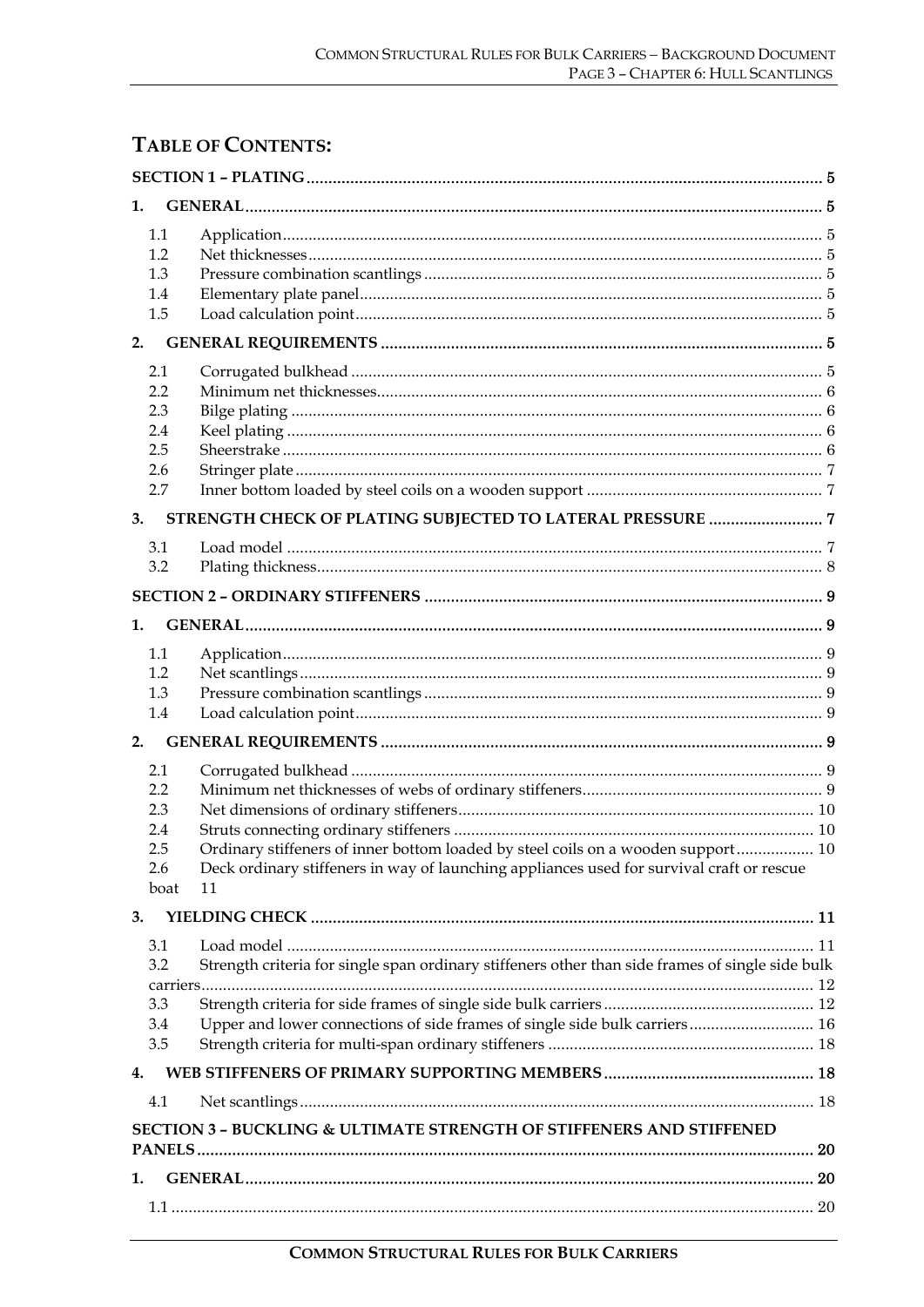| 2.                                                                    |                                                                                                 |  |  |  |  |  |
|-----------------------------------------------------------------------|-------------------------------------------------------------------------------------------------|--|--|--|--|--|
| 2.1<br>2.2                                                            |                                                                                                 |  |  |  |  |  |
| 3.                                                                    |                                                                                                 |  |  |  |  |  |
| 3.1<br>3.2<br>3.3                                                     |                                                                                                 |  |  |  |  |  |
| 4.                                                                    |                                                                                                 |  |  |  |  |  |
| 4.1<br>4.2<br>4.3                                                     |                                                                                                 |  |  |  |  |  |
| 5.                                                                    |                                                                                                 |  |  |  |  |  |
| 5.1<br>5.2                                                            |                                                                                                 |  |  |  |  |  |
| TRANSVERSE VERTICALLY CORRUGATED WATERTIGHT BULKHEAD IN FLOODED<br>6. |                                                                                                 |  |  |  |  |  |
| 6.1                                                                   |                                                                                                 |  |  |  |  |  |
|                                                                       |                                                                                                 |  |  |  |  |  |
| 1.                                                                    |                                                                                                 |  |  |  |  |  |
| 1.1<br>1.2<br>1.3<br>1.4<br>1.5                                       | Primary supporting members for ships of 150 m or more in length (L) 30                          |  |  |  |  |  |
| 2.                                                                    | SCANTLING OF PRIMARY SUPPORTING MEMBERS FOR SHIPS OF LESS THAN 150 M                            |  |  |  |  |  |
|                                                                       |                                                                                                 |  |  |  |  |  |
| 2.1<br>2.2<br>2.3<br>2.4<br>2.5<br>2.6                                | 31<br>Primary supporting member in bilge hopper tanks and topside tanks and other structures 31 |  |  |  |  |  |
| 3.                                                                    | ADDITIONAL REQUIREMENTS FOR PRIMARY SUPPORTING MEMBERS OF BC-A AND                              |  |  |  |  |  |
| 3.1                                                                   | Evaluation of double bottom capacity and allowable hold loading in flooded conditions 32        |  |  |  |  |  |
| 4.                                                                    |                                                                                                 |  |  |  |  |  |
| 4.1                                                                   |                                                                                                 |  |  |  |  |  |
|                                                                       |                                                                                                 |  |  |  |  |  |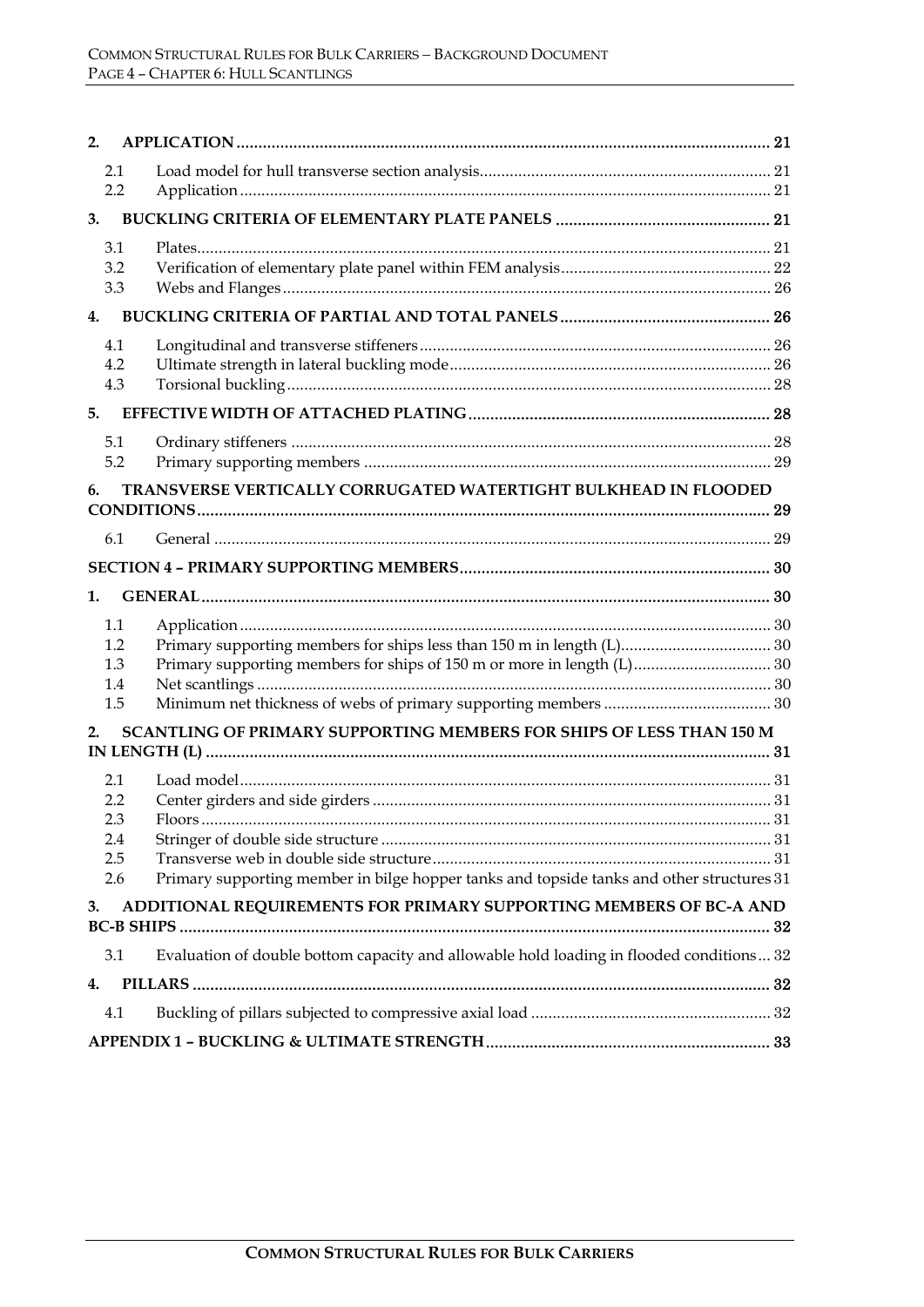# **SECTION 1 – PLATING**

# **1. GENERAL**

# **1.1 Application**

# **1.1.1**

1.1.1.a This Section applies for the strength check of plating subjected to lateral pressure and, for plating contributing to the longitudinal strength, to in-plane hull girder normal stress.

# **1.2 Net thicknesses**

# **1.2.1**

1.2.1.a This requirement specifies that all thicknesses are determined in net value, and specify how to obtain the gross thickness.

# **1.2.2**

1.2.2.a The applicability of net scantling approach to platings is specified.

# **1.3 Pressure combination scantlings**

# **1.3.1 Elements of the outer shell**

1.3.1.a The way to combine the loads to be considered is specified.

# **1.3.2 Elements other than those of the outer shell**

1.3.2.a The way to combine the loads to be considered is specified.

# **1.4 Elementary plate panel**

#### **1.4.1**

1.4.1.a The definition of what is an Elementary Plate Panel is indicated.

# **1.5 Load calculation point**

#### **1.5.1**

1.5.1.a The determination of the point at which pressures and stresses are calculated is specified, depending on the type of framing.

# **2. GENERAL REQUIREMENTS**

# **2.1 Corrugated bulkhead**

# **2.1.1**

2.1.1.a The parameters for the determination of the thickness of a corrugated bulkhead as Elementary Plate Panel are specified.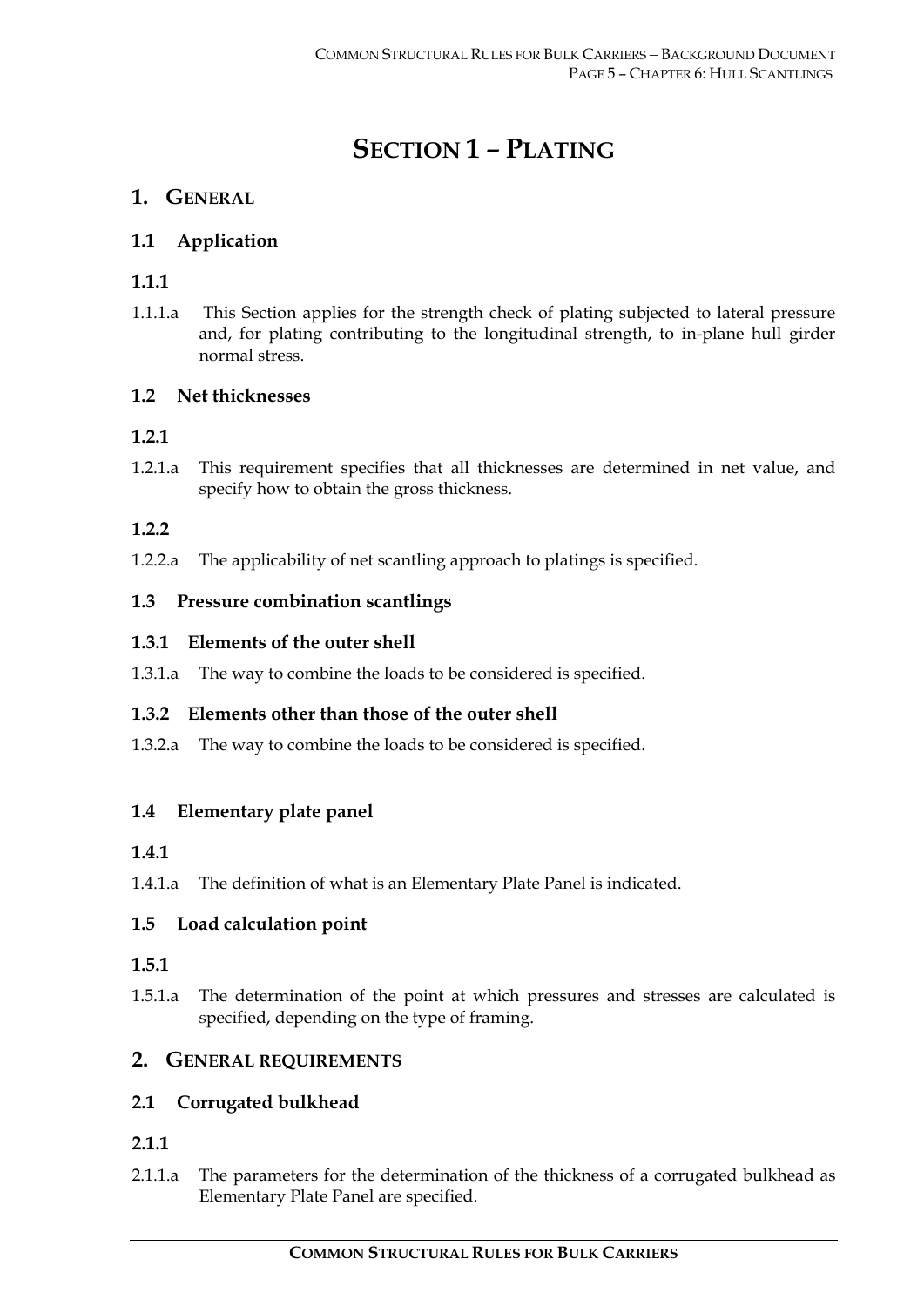#### **2.2 Minimum net thicknesses**

#### **2.2.1**

2.2.1.a This requirement specifies minimum net thickness, adapted from BV Rules for Steel Ships (Ch 7, Sec 1).

### **2.3 Bilge plating**

#### **2.3.1**

2.3.1.a This requirement is based on 2.3.1 of Part B, Chapter 7, Section 1 of BV Rules for Steel Ships.

#### **2.3.2**

2.3.2.a This requirement is based on 2.3.2 of Part B, Chapter 7, Section 1 of BV Rules for Steel Ships.

#### **2.3.3**

2.3.3.a This requirement is based on 2.3.3 of Part B, Chapter 7, Section 1 of BV Rules for Steel Ships.

#### **2.4 Keel plating**

#### **2.4.1**

2.4.1.a This requirement specifies the thickness of the keel in respect to the thickness of the adjacent bottom plating.

#### **2.5 Sheerstrake**

#### **2.5.1 Welded sheerstrake**

2.5.1.a This requirement is based on 2.5.1 of Part B, Chapter 7, Section 1 of BV Rules for Steel Ships.

#### **2.5.2 Rounded sheerstrake**

2.5.2.a This requirement is based on 2.5.2 of Part B, Chapter 7, Section 1 of BV Rules for Steel Ships.

#### **2.5.3 Net thickness of the sheerstrake in way of breaks of long superstructures**

2.5.3.a This requirement is based on 2.5.3 of Part B, Chapter 7, Section 1 of BV Rules for Steel Ships.

#### **2.5.4 Net thickness of the sheerstrake in way of breaks of short superstructures**

2.5.4.a This requirement is based on 2.5.4 of Part B, Chapter 7, Section 1 of BV Rules for Steel Ships.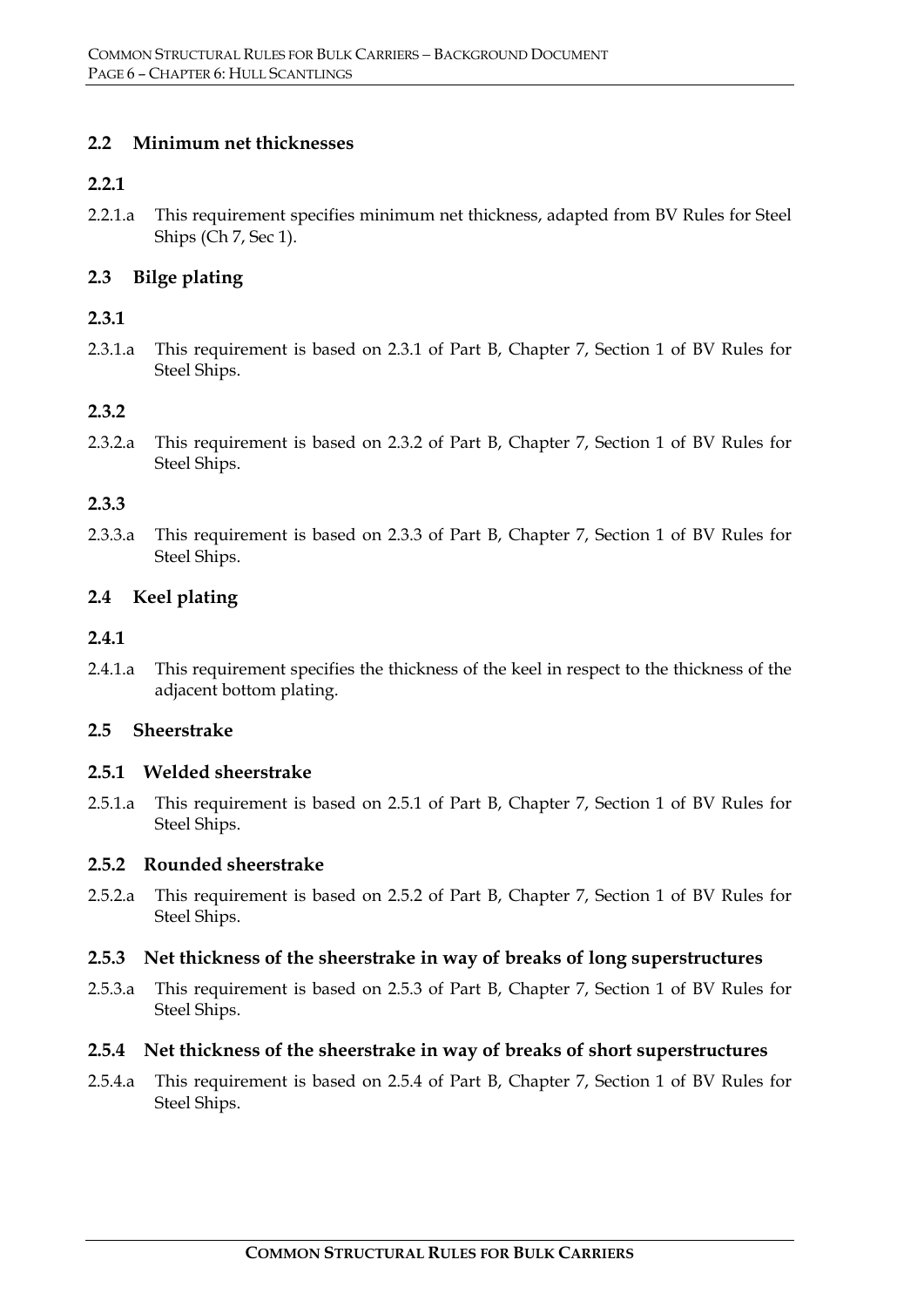#### **2.6 Stringer plate**

#### **2.6.1 General**

2.6.1.a This requirement is based on 2.6.1 of Part B, Chapter 7, Section 1 of BV Rules for Steel Ships.

#### **2.6.2 Net thickness of the stringer plate in way of breaks of long superstructures**

2.6.2.a This requirement is based on 2.6.2 of Part B, Chapter 7, Section 1 of BV Rules for Steel Ships.

#### **2.6.3 Net thickness of the stringer plate in way of breaks of short superstructures**

2.6.3.a This requirement is based on 2.6.3 of Part B, Chapter 7, Section 1 of BV Rules for Steel Ships.

#### **2.7 Inner bottom loaded by steel coils on a wooden support**

#### **2.7.1 General**

2.7.1.a This requirement is based on NK Rules.

#### **2.7.2 Inner bottom plating**

2.7.2.a This requirement is based on NK Rules.

#### **2.7.3 Hopper sloping plate and inner hull plating**

2.7.3.a This requirement is based on NK Rules.

#### **2.7.4**

2.7.4.a This requirement is based on NK Rules.

#### **3. STRENGTH CHECK OF PLATING SUBJECTED TO LATERAL PRESSURE**

#### **3.1 Load model**

#### **3.1.1 General**

3.1.1.a The loads to be considered are specified in 3.1.2 to 3.1.4. The basic concepts considered related to loads are static loads and wave loads corresponding to 8 load cases, induced by the sea and various type of cargoes. The loads in flooded (i.e. damaged) condition and testing condition are also considered.

#### **3.1.2 Lateral pressure in intact conditions**

3.1.2.a The lateral pressures (i.e. the local pressure applied normally to the plating) in intact condition are specified. They are static and wave loads, induced by the sea or by the various type of cargoes.

#### **3.1.3 Lateral pressure in flooded conditions**

3.1.3.a The lateral pressure in the specific case of flooded condition is specified and refers to Ch 4, Sec 6.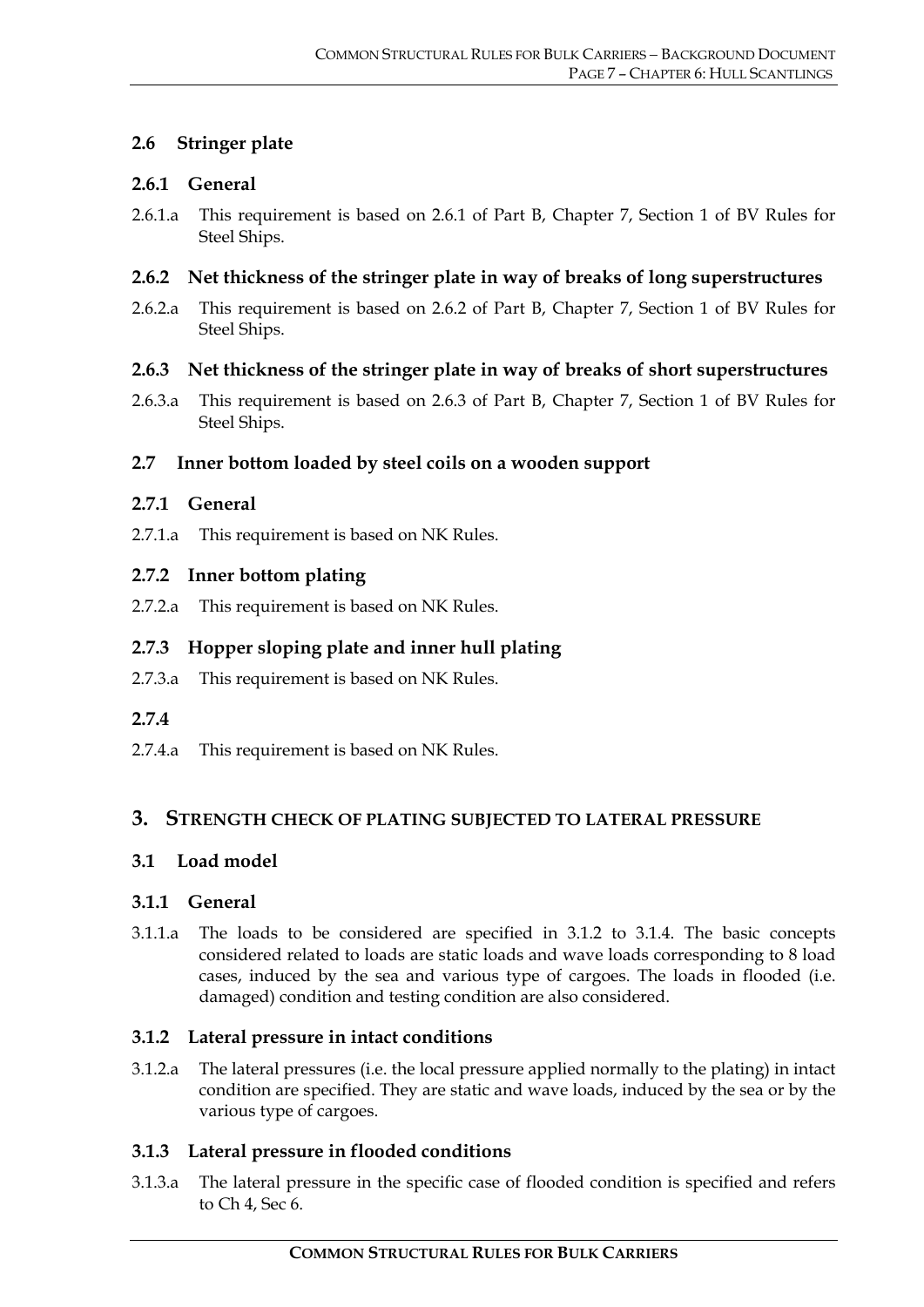#### **3.1.4 Lateral pressure in testing conditions**

3.1.4.a The lateral pressure in testing condition are specified and refers to Ch 4, Sec 6. The draught  $T_1$  at which the testing is carried out may be taken into account, if known. These lateral pressures apply to the platings subjected to testing, as defined in Ch 11, Sec 3.

#### **3.1.5 Normal stresses**

3.1.5.a This requirement specifies the normal stress to be considered for the strength check of plating contributing to the hull girder longitudinal strength. It is defined for the 8 load cases, and is taken as the maximum value between sagging and hogging conditions.

#### **3.2 Plating thickness**

#### **3.2.1 Intact conditions**

3.2.1.a This requirement specifies the thickness required under intact condition. It is to be noted that the formula is in line with CSR for Oil Tankers.

#### **3.2.2 Net thickness under flooded conditions excluding corrugations of transverse vertically corrugated bulkhead separating cargo holds**

3.2.2.a This requirement specifies the thickness required under flooded condition for plating which constitutes the boundary of compartments not intended to carry liquids (excluding bottom plating and side shell plating), and excluding corrugations of transverse vertically corrugated bulkhead separating cargo holds, which is covered under 3.2.3.

#### **3.2.3 Net thickness of the corrugations of transverse vertically corrugated watertight bulkheads separating cargo holds for flooded conditions**

3.2.3.a This requirement specifies the thickness required under flooded condition for plating of transverse vertically corrugated watertight bulkheads separating cargo holds. This regulation is in accordance with IACS UR S18 (S18.4.7).

#### **3.2.4 Testing conditions**

3.2.4.a This requirement specifies the thickness required under testing condition for platings subjected to testing.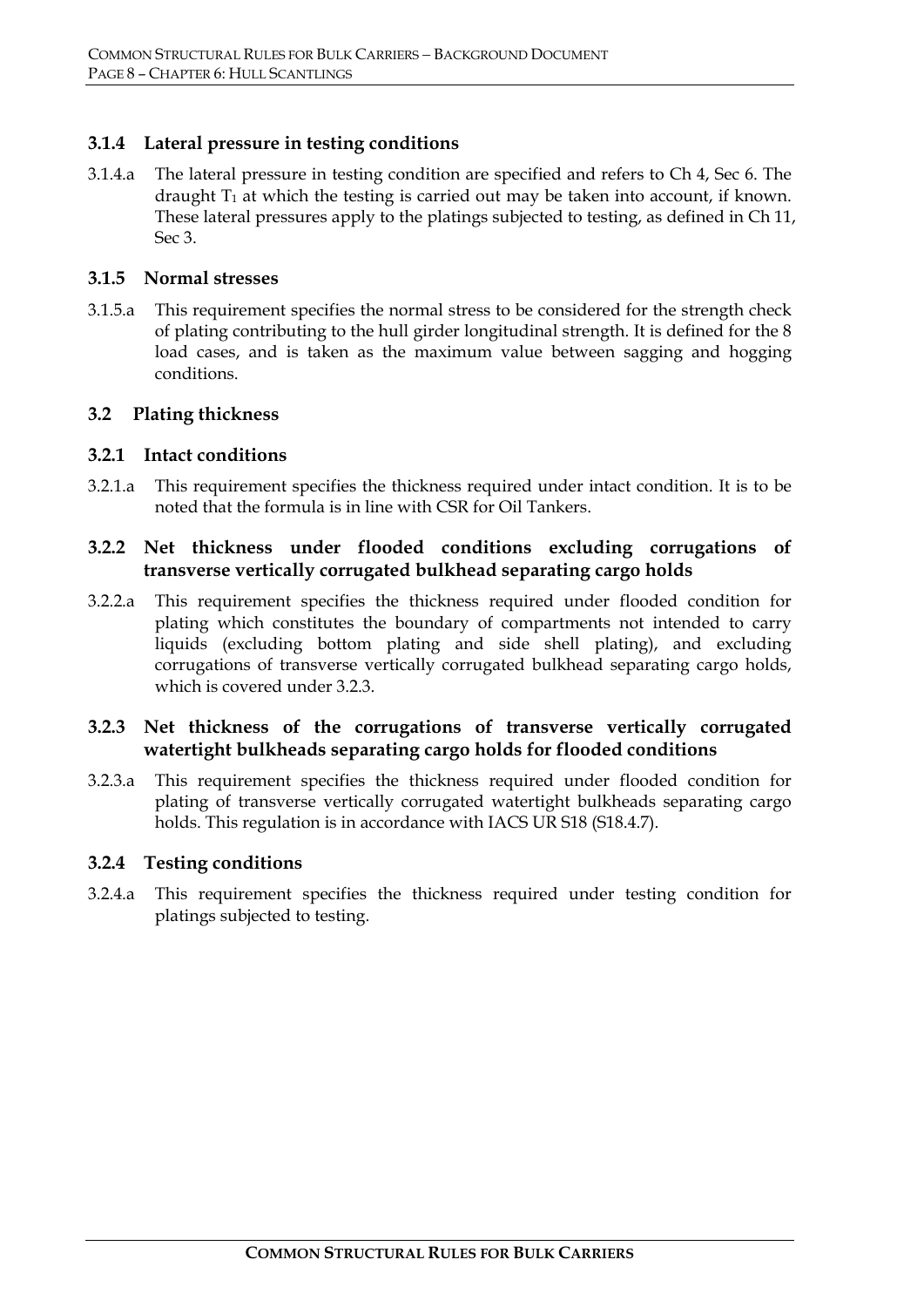# **SECTION 2 – ORDINARY STIFFENERS**

# **1. GENERAL**

# **1.1 Application**

# **1.1.1**

1.1.1.a This Section applies for the yielding check of ordinary stiffeners subjected to lateral pressure and, for ordinary stiffeners contributing to the hull girder longitudinal strength, to hull girder normal stresses.

# **1.2 Net scantlings**

# **1.2.1**

1.2.1.a The applicability of net scantling approach to ordinary stiffeners is specified.

# **1.3 Pressure combination scantlings**

#### **1.3.1 Elements of the outer shell**

1.3.1.a The way to combine the loads to be considered is specified.

# **1.3.2 Elements other than those of the outer shell**

1.3.2.a The way to combine the loads to be considered is specified.

# **1.4 Load calculation point**

#### **1.4.1 Horizontal stiffeners**

1.4.1.a The determination of the point at which pressures and stresses are calculated, in case of horizontal stiffeners, is specified.

# **1.4.2 Vertical stiffeners**

1.4.2.a The determination of the point at which pressures and stresses are calculated, in case of vertical stiffeners, is specified.

# **2. GENERAL REQUIREMENTS**

#### **2.1 Corrugated bulkhead**

#### **2.1.1**

2.1.1.a The parameters for the determination of the section modulus of corrugation of a corrugated bulkhead, if any, are specified.

#### **2.2 Minimum net thicknesses of webs of ordinary stiffeners**

#### **2.2.1 Ordinary stiffeners other than side frames of single side bulk carriers**

2.2.1.a This requirement specifies minimum net thickness of web, based on the ones indicated in CSR for Oil Tankers. In addition, some ratio between web thickness of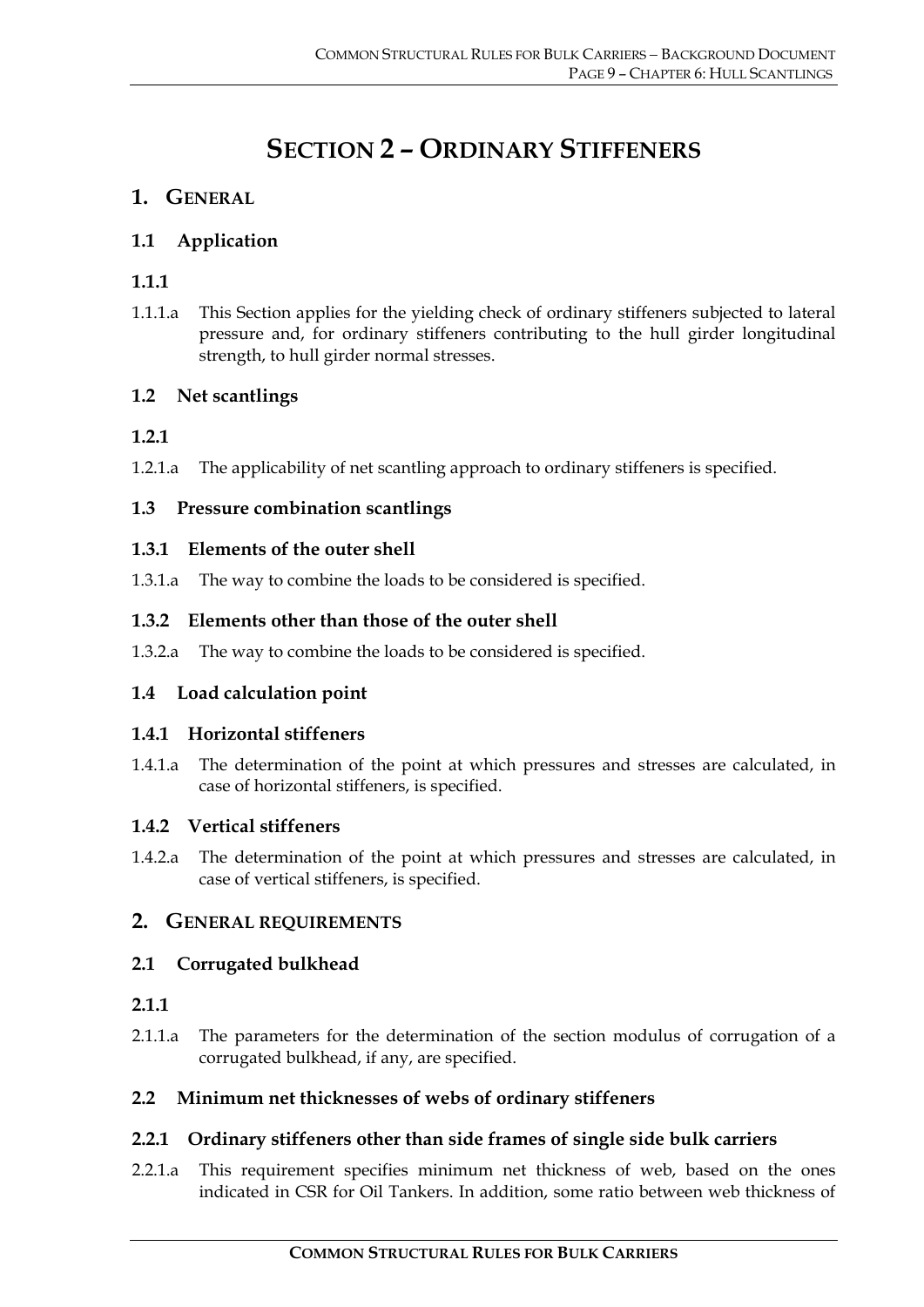ordinary stiffener and thickness of attached plating is specified to allow an easy weldability.

#### **2.2.2 Side frames of single side bulk carriers**

2.2.2.a This requirement is based on requirement S12.5 of the draft text of IACS UR S12 Rev.4 agreed at the WP/S meeting of 8-10 April 2003.

#### **2.3 Net dimensions of ordinary stiffeners**

#### **2.3.1 Flat bar**

2.3.1.a This requirement covers a buckling check of a flat bar. It is based on 1.4.1 of Part B, Chapter 7, Section 2 of BV Rules for Steel Ships.

#### **2.3.2 T-section**

2.3.2.a This requirement covers a buckling check of a T-section. It is based on 1.4.2 of Part B, Chapter 7, Section 2 of BV Rules for Steel Ships.

#### **2.3.3 Angle**

2.3.3.a This requirement covers a buckling check of an angle profile. It is based on 1.4.3 of Part B, Chapter 7, Section 2 of BV Rules for Steel Ships.

#### **2.4 Struts connecting ordinary stiffeners**

#### **2.4.1**

2.4.1.a This requirement applies to the scantlings of struts , as defined in Ch 3, Sec 6, [4.2.3]. It is based on 2.3.1 of Part B, Chapter 7, Section 2 of BV Rules for Steel Ships.

#### **2.5 Ordinary stiffeners of inner bottom loaded by steel coils on a wooden support**

#### **2.5.1 General**

2.5.1.a This requirement is based on NK Rules.

#### **2.5.2 Ordinary stiffeners located on inner bottom plating**

2.5.2.a This requirement is based on NK Rules.

#### **2.5.3 Ordinary stiffeners located on hopper sloping plate or inner hull plating**

2.5.3.a This requirement is based on NK Rules.

#### **2.5.4**

2.5.4.a This requirement is based on NK Rules.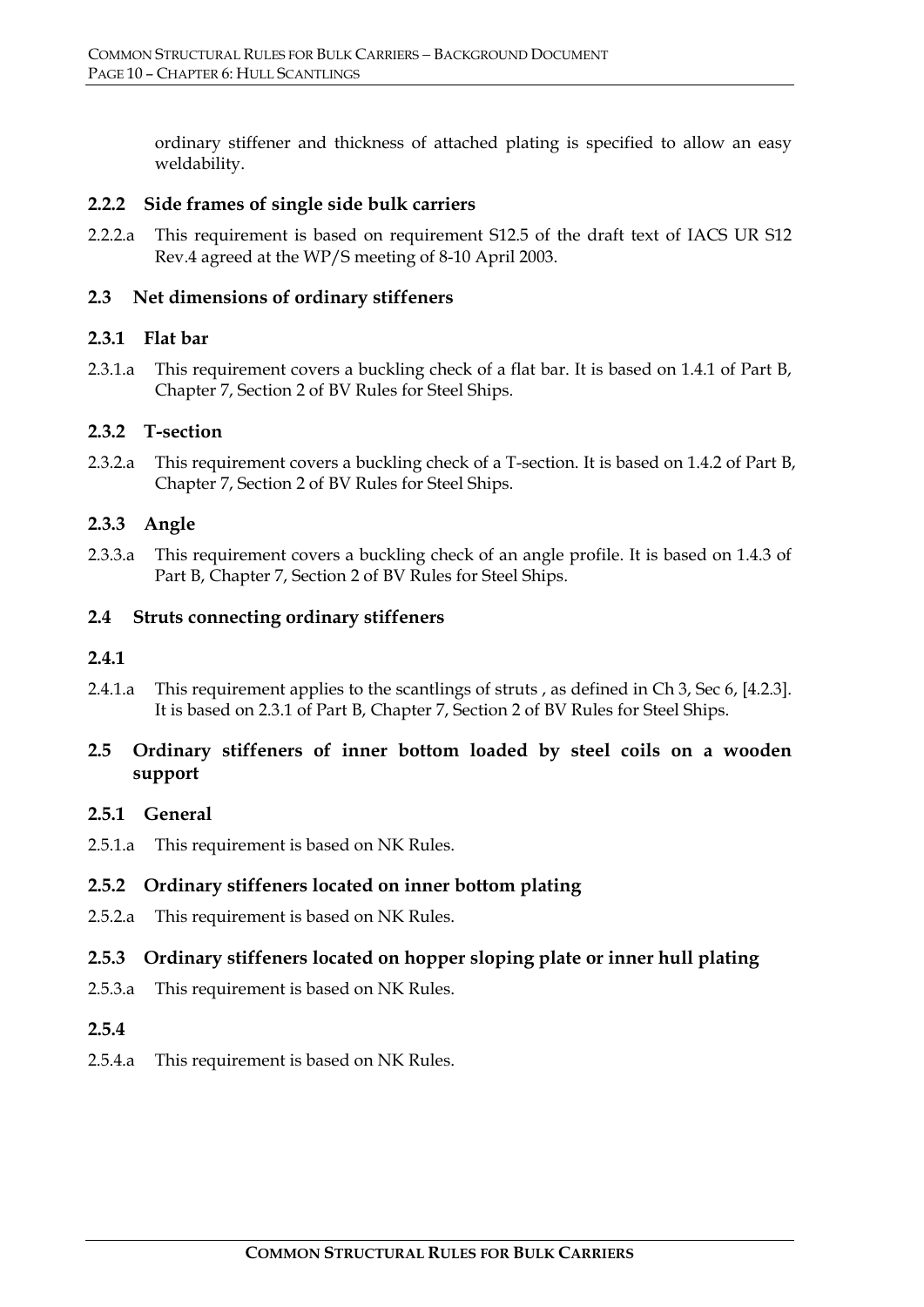#### **2.6 Deck ordinary stiffeners in way of launching appliances used for survival craft or rescue boat**

#### **2.6.1**

2.6.1.a This requirement is based on 2.3.1 of Part B, Chapter 7, Section 2 of BV Rules for Steel Ships.

#### **2.6.2**

2.6.2.a This requirement is based on 2.3.2 of Part B, Chapter 7, Section 2 of BV Rules for Steel Ships.

#### **2.6.3**

2.6.3.a This requirement is based on 2.3.3 of Part B, Chapter 7, Section 2 of BV Rules for Steel Ships.

#### **3. YIELDING CHECK**

#### **3.1 Load model**

#### **3.1.1 General**

3.1.1.a The loads to be considered are specified in 3.1.2 to 3.1.4. The basic concepts considered related to loads are static loads and wave loads corresponding to 8 load cases, induced by the sea and various type of cargoes. The loads in flooded (i.e. damaged) condition and testing condition are also considered.

#### **3.1.2 Lateral pressure in intact conditions**

3.1.2.a The lateral pressures (i.e. the local pressure applied normally to the attached plating) in intact condition are specified. They are static and wave loads, induced by the sea or by the various type of cargoes.

#### **3.1.3 Lateral pressure in flooded conditions**

3.1.3.a The lateral pressure in the specific case of flooded condition is specified and refers to Ch 4, Sec 6.

#### **3.1.4 Lateral pressure in testing conditions**

3.1.4.a The lateral pressure in testing condition are specified and refers to Ch 4, Sec 6. The draught  $T_1$  at which the testing is carried out may be taken into account, if known. These lateral pressures apply to the ordinary stiffeners subjected to testing, as defined in Ch 11, Sec 3.

#### **3.1.5 Normal stresses**

3.1.5.a This requirement specifies the normal stress to be considered for the strength check of ordinary stiffeners contributing to the hull girder longitudinal strength. It is defined for the 8 load cases, and is taken as the maximum value between sagging and hogging conditions.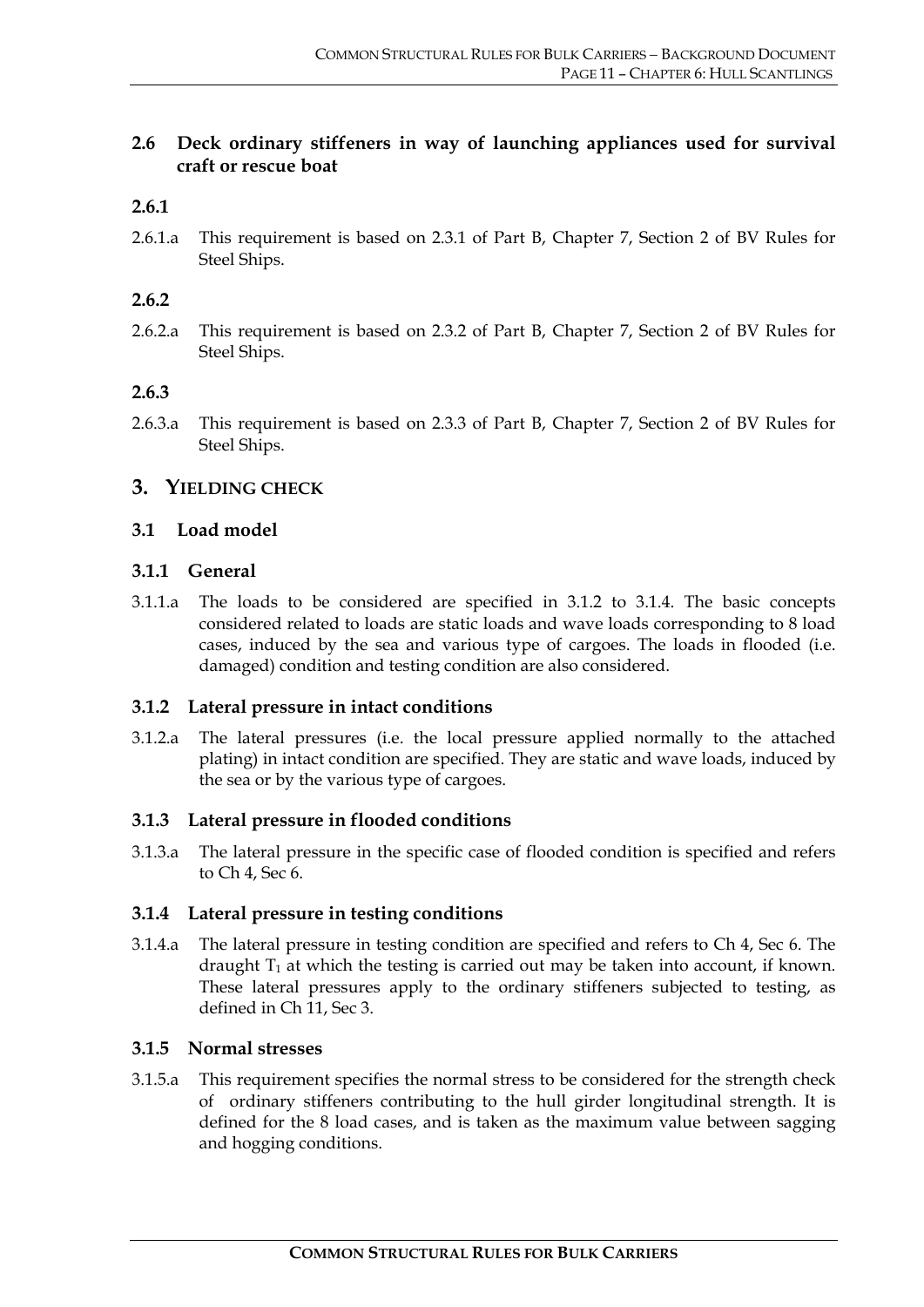#### **3.2 Strength criteria for single span ordinary stiffeners other than side frames of single side bulk carriers**

#### **3.2.1 Boundary conditions**

3.2.1.a The scantlings of ordinary stiffeners in 3.2 to 3.5 are indicated for ordinary stiffeners considered as being clamped at both ends, except otherwise specified. The yielding check for other boundary conditions is not covered.

#### **3.2.2 Groups of equal ordinary stiffeners**

3.2.2.a This requirement indicates a practical criteria to check scantlings of ordinary stiffeners gathered in group having the same actual scantlings.

#### **3.2.3 Net section modulus and net shear sectional area of single span ordinary stiffeners under intact conditions**

3.2.3.a This requirement indicates section modulus and shear area of ordinary stiffeners and it is based on elastic design under lateral pressures in intact conditions.

#### **3.2.4 Net section modulus of corrugated bulkhead of ballast hold for ships having a length less than 150m**

3.2.4.a This requirement applies to corrugated bulkhead of ballast hold for ships having a length less than 150m. It indicates the section modulus of corrugation and it is based on NK Rules.

#### **3.2.5 Net section modulus and net shear sectional area of single span ordinary stiffeners under flooded conditions excluding corrugations of transverse vertically corrugated bulkhead separating cargo holds**

3.2.5.a This requirement indicates section modulus and shear area of ordinary stiffeners and it is based on elastic design under lateral pressures in flooded conditions.

#### **3.2.6 Bending capacity and shear capacity of the corrugations of transverse vertically corrugated watertight bulkheads separating cargo holds for flooded conditions**

3.2.6.a This requirement specifies the bending capacity and the shear capacity of corrugations of transverse vertically corrugated watertight bulkheads separating cargo holds under flooded conditions. This requirement is in accordance with IACS UR S18 (S18.4.2).

#### **3.2.7 Net section modulus and net shear sectional area of single span ordinary stiffeners under testing conditions**

3.2.7.a This requirement indicates section modulus and shear area of ordinary stiffeners and it is based on elastic design under lateral pressures in testing conditions.

#### **3.3 Strength criteria for side frames of single side bulk carriers**

#### **3.3.1 Net section modulus and net shear sectional area of side frames**

3.3.1.a This requirement is based on requirement S12.4.1 of the draft text of IACS UR S12 Rev.4 agreed at the WP/S meeting of 8-10 April 2003.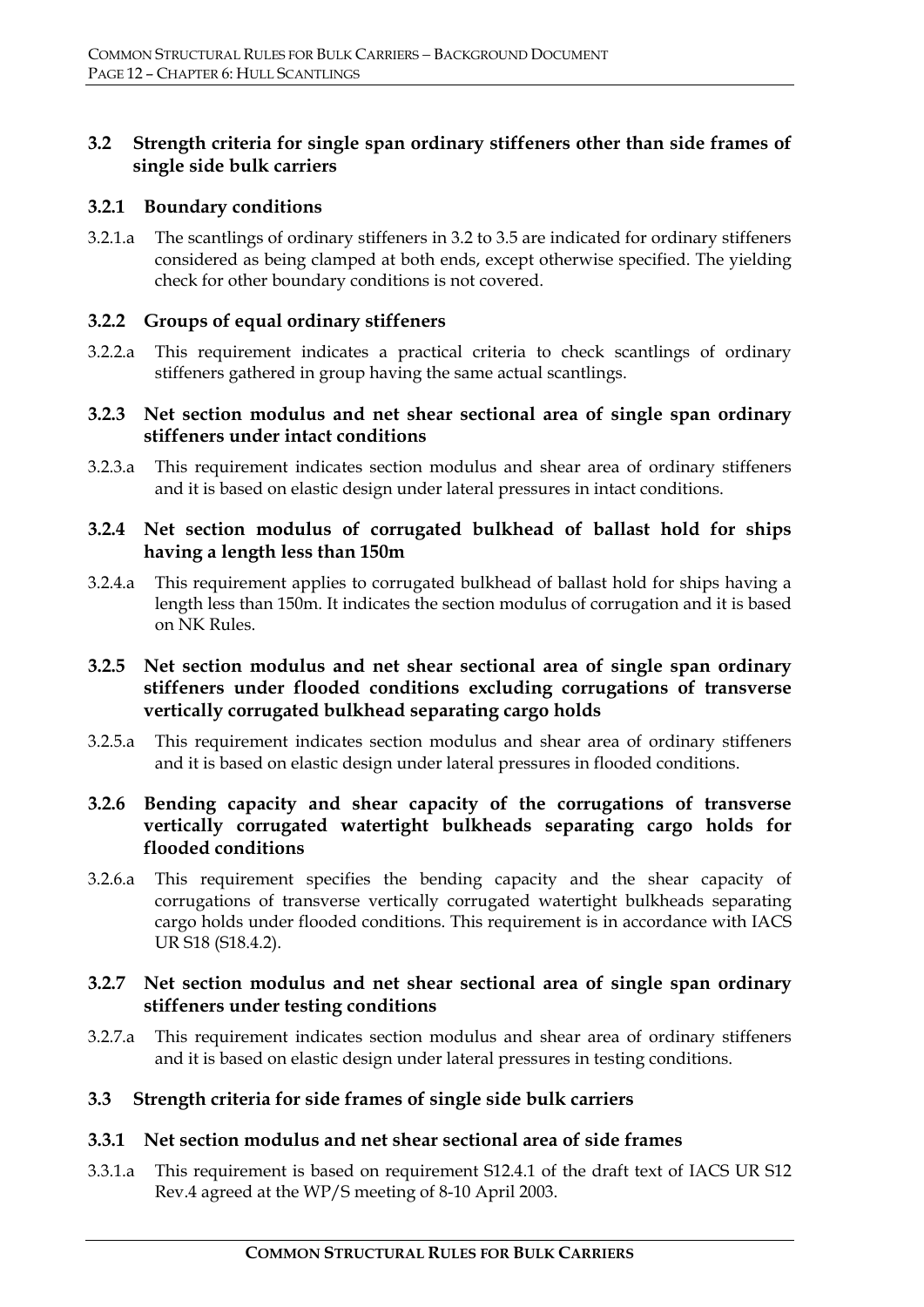This draft text consider the net section modulus and the minimum net web thickness under the following forms:

 Net section modulus : F  $Z = C_3 \frac{m_m P_{frame} h}{\sigma_F}$ 

$$
\Box \quad \text{Net web thickness: } t_{\rm w} = \frac{1000 \text{ C}_{\rm s} P_{\text{frame}}}{d_{\rm b} \sin \phi \tau_{\rm a}} \cdot \frac{h - 2h_{\rm B}}{h}
$$

These formulae have been then expressed in terms of symbols specific to CSR for bulk carriers:

$$
\Box \quad \text{Net section modulus : } \mathbf{w} = 1.125\alpha_m \frac{\left(\mathbf{p}_S + \mathbf{p}_W\right)\mathbf{\hat{s}}\ell^2}{m\lambda_S R_Y} 10^3
$$

$$
\Box \quad \text{Net shear sectional area : } A_{sh} = 1.1\alpha_S \frac{5(p_S + p_W)s\ell}{\tau_a \sin \phi} \left(\frac{\ell - 2\ell_B}{\ell}\right)
$$

The technical background is given below:

The shear force at the lower end of the side frame span is obtained, by assuming that the sum of the still water and wave pressures is uniform along the span. It is also assumed that the percentage of total lateral force on the frame that is carried by the lower end support is equal to:

- $\Box$  60%, in general,
- $\Box$  66%, for the side frames of holds specified to be empty in ships assigned with the BC-A notation, as defined in UR S25. This greater value is due to the effect of the hopper tank rotation induced by the sea pressure on the double bottom, not counterbalanced by any internal cargo (see below).

The shear force at section b) is assumed to be equal to that at section a) multiplied by a factor. The factor is equal to the frame span "h" minus twice the length of the lower bracket divided by "h" (it is assumed here that the upper and the lower brackets have the same length).

The minimum net web thickness of the side frame is evaluated at the section b), considering the angle of the inclination of the web to the shell plating.

The bending moment acting on the side frame is obtained by multiplying the total lateral force on the frame by the frame span and by coefficients "mm", that gives the factor of the maximum bending moment along the side frame span.

The "mm" values depend on the loading condition of the hold to which the frame under consideration belongs. Finite element calculations have shown that the maximum bending moment for the side frames of ore holds is at the mid-span; for empty holds the maximum bending moment is at the lower end.

On the basis of finite element calculations, "mm" values are assumed to be 70 for BC-A ships, as defined in UR S25, and 60 for other cases; the value of 70 for the loaded holds of BC-A ships is equivalent to the bending moment of the frame assumed simply supported inside the brackets.

For the empty holds of BC-A ships, an higher values of the coefficient "mm" has been included considering that in non-homogeneous loading conditions (i.e. at the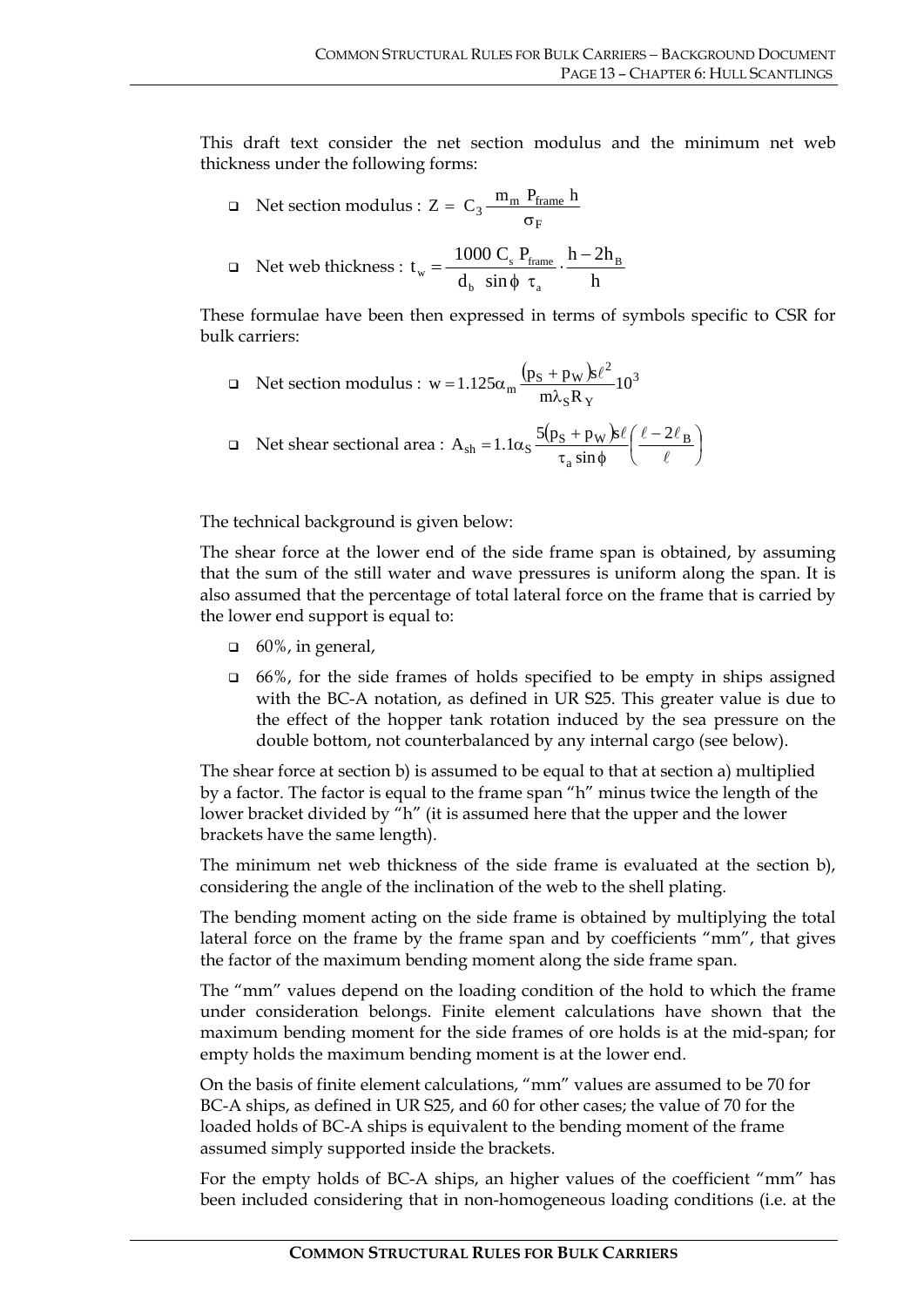maximum draft) the sea pressure acting on the double bottom is not counterbalanced by internal cargo. This induces significant rotation of the hopper tanks and hence of the side frame lower ends, that increases the bending moment at the lower end.

The required net section modulus of the side frame is evaluated in the elastic domain; a reduction of 20 per cent, incorporated using coefficient C3 equal to 0,83, was included in the formula for the required modulus to permit some plastic behaviour under extreme loads.

#### **3.3.2 Supplementary strength requirements**

3.3.2.a This requirement is based on requirement S12.4.2 of the draft text of IACS UR S12 Rev.4 agreed at the WP/S meeting of 8-10 April 2003,as follows:

Service record of bulk carriers and other type of ships reports that vertical crack occurs on side shell plating along the line of collision bulkhead. In case where brackets are fitted on side shell between collision bulkhead and a hold frame abaft the bulkhead, those brackets crack or side shell plating cracks along the hold frame abaft the brackets fitted.

It is considered that deformation of hold frame due to repeated wave load induces bending of side shell plating between collision bulkhead and the hold frame thereafter and this bending of side shell plating induces fatigue crack on side shell plating along the line of collision bulkhead. Cracks of brackets or of side shell plating abaft brackets are considered to occur for the same reason.

A formula to require a moment of inertia of hold frame is specified to control the deformation of the frame within 3/1000\*(frame space) at its mid span where a sea pressure force, P<sub>frame</sub>, acts on the side shell plating.

#### **3.3.3 Lower bracket of side frame**

3.3.3.a This requirement is based on requirements S12.6 and S12.8 of the draft text of IACS UR S12 Rev.4 agreed at the WP/S meeting of 8-10 April 2003,as follows:

First, the relevant requirements in UR S12 Rev. 3 have been written in terms of the net scantlings, considering a corrosion of 25 %. This corrosion is consistent with the corrosion additions considered for the frame webs.

Secondly, limit values for the web depth to thickness ratio are introduced for lower brackets, in addition to those already specified in UR S12 Rev.3, which are valid for the side frames.

The limits for the web depth to thickness ratio of lower brackets take into account that, in order to comply with the requirements for the section modulus of the brackets in S12.6, the web depth increases more in the lower bracket than the shear force, with respect to the corresponding value at the top of the lower bracket. As a consequence, the shear stresses in the lower bracket are lower than in the span (the highest shear stress values occur at the top of the lower bracket).

When calculating the web depth to the thickness ratio, the web depth of the lower bracket may be measured from the intersection between the sloped bulkhead of the hopper tank and the side shell plate, perpendicularly to the face plate of the lower bracket.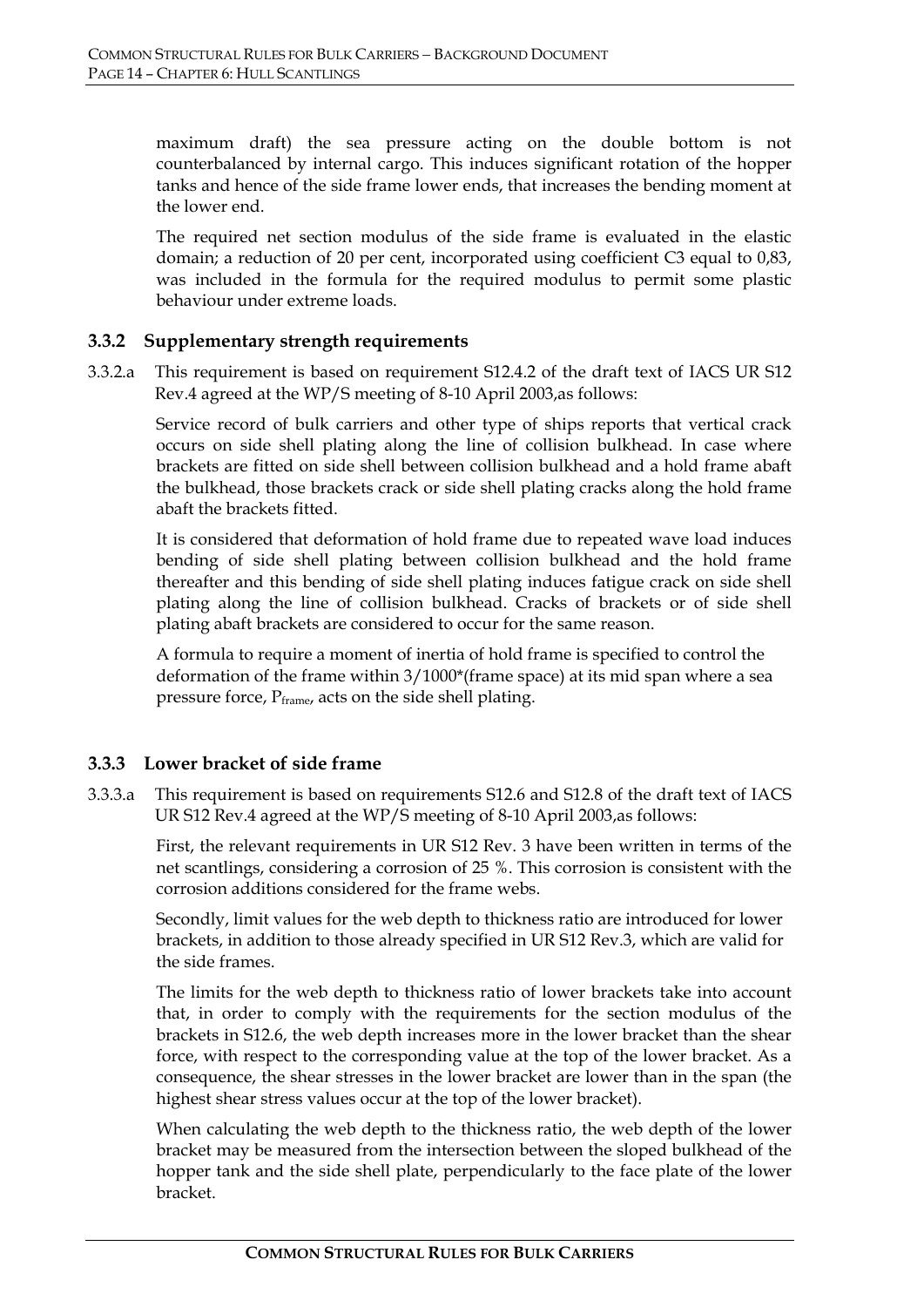The thickness  $t_{d/t}$ , which satisfies the web dept to thickness ratio, can be reduced to  $t'_{d/t} = \sqrt[t]{t_{d/t}^2 t_w}$ d / t 3  $t_{d/t}^2 t_w$  for the frames immediately abaft the collision bulkheads, which are often oversized for the purpose of providing a smooth stiffness transition between the fore peak structure and the hold side structures. For these frames, when the required minimum net web thickness  $t_W$  is such that the side frame web works in the elastic domain, the formula for  $t'_{d/t}$  accounts for the fact that the working shear stress is lower than the admissible one.

The formula for  $t'_{d/t}$  is derived as reported in the following:

The relationship between critical shear stresses and the web plate thickness is given by the formula (1)

$$
\tau_{cr} = K \frac{\pi^2 E}{12(1 - \upsilon^2)} \left(\frac{t}{b}\right)^2 = S_f \tau_a \tag{1}
$$

where:

 $t = t_{d/t}$ , web thickness satisfying the required shear buckling criteria corresponding to the assumed allowable shear stress  $\tau_a$  with safety factor.

 $\tau_a$  = allowable shear stress (= 0,5  $\sigma_v$ )  $S_f$  = safety factor

In case where working shear stress  $\tau_{work}$  is less than the allowable shear stress  $\tau_a$  the corresponding critical shear stress  $\tau_{cr}$ , while maintaining the same safety factor, is given by

$$
\tau_{cr} = K \frac{\pi^2 E}{12(1 - \upsilon^2)} \left(\frac{t'_{d/t}}{b}\right)^2 = S_f \tau_{work}
$$
 (2)

where,  $t'_{d/t}$  is the web plate thickness giving the critical shear stress  $\tau_{cr}$ 

On the other hand, the working shear stresses  $\tau_{work}$  is given by formula (3)

$$
\tau_{\text{work}} = \frac{t_{\text{w}}}{t_{\text{d}/t}} \tau_{\text{a}}
$$
 (3)

where,  $tw$  is as given in S12.4.1 or in S12.5, whichever is the greater.

The following equation is obtained by substituting  $\tau_{work}$  in formula (2) by that of formula (3):

$$
K \frac{\pi^2 E}{12(1 - \nu^2)} \left(\frac{t'_{d/t}}{b}\right)^2 = S_f \frac{t_w}{t'_{d/t}} \tau_a = S_f \tau_a \frac{t_w}{t'_{d/t}}
$$
(4)

Combining equations (1) and (4) give the following relationship between  $t_{d/t}$  and  $t'$ <sub>d/t</sub>:

$$
\left(\frac{t'_{d/t}}{b}\right)^2 = \frac{t_w}{t'_{d/t}} \left(\frac{t_{d/t}}{b}\right)^2 \tag{5}
$$

Equation (5) gives  $t'_{d/t}$  as follows:

$$
t'_{d/t} = \sqrt[3]{t_{d/t}^2 t_w}
$$
 (6)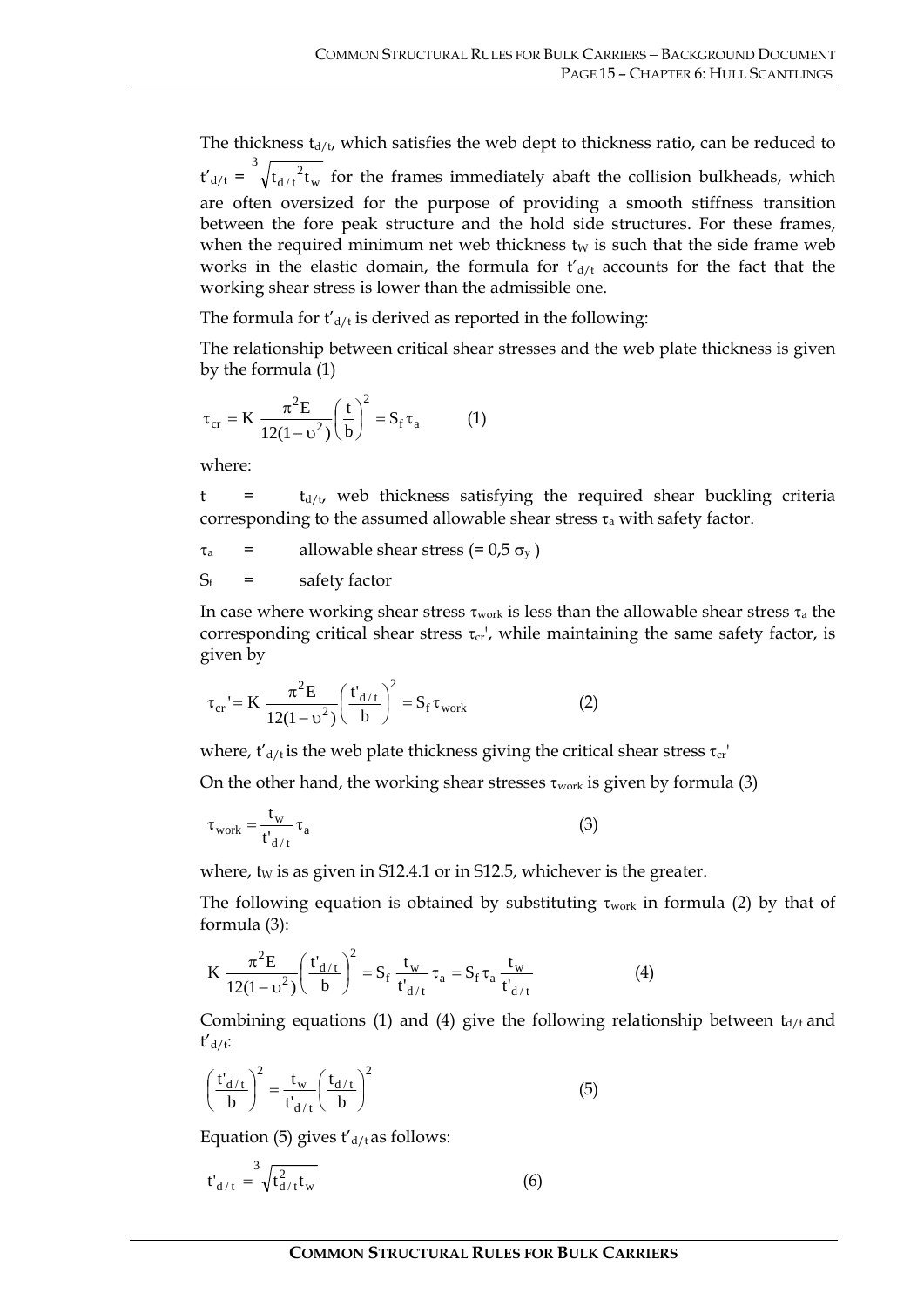$t'_{d/t}$  given by the formula (6) gives the web thickness for side frames and lower brackets satisfying the shear buckling criteria corresponding to the working shear stresses, where  $t_{d/t}$  is greater than  $t_w$ .

The formula for  $t'_{d/t}$  is based on the formulation of the elastic shear buckling stress, which is valid for shear stress lower than  $\frac{1}{2 \cdot \sqrt{3}} \cdot \sigma_F$ , that is 0,29 of the material yielding. As t<sub>W</sub> is based on the admissible shear stress equal to  $0.5$  of the material yielding, when the thickness  $t_{d/t}$  is greater than 0,5/0,29 of  $t_W$ , that is 1,73  $t_w$ , the side frame web works in the elastic domain and  $t'_{d/t}$  will be obtained by the following formula:

$$
t{'}_{d/t} = \sqrt[3]{t_{d/t}^2 t_w}
$$

Furthermore, in the requirements for asymmetrically flanged frames the higher strength steel k factor has been removed, as the same UR S12 allows such frames to be adopted only if made in normal strength steel.

#### **3.3.4 Upper bracket of side frame**

3.3.4.a This requirement is based on requirements S12.6 of the draft text of IACS UR S12 Rev.4 agreed at the WP/S meeting of 8-10 April 2003: the relevant requirements in UR S12 Rev. 3 have been written in terms of the net scantlings, considering a corrosion of 25 %. This corrosion is consistent with the corrosion additions considered for the frame webs.

#### **3.4 Upper and lower connections of side frames of single side bulk carriers**

#### **3.4.1**

3.4.1.a This requirement is based on requirements S12.7 of the draft text of IACS UR S12 Rev.4 agreed at the WP/S meeting of 8-10 April 2003.

This draft text consider the relation ship between net section modulus and distances under the following form:

$$
\Box \quad \sum_n \big( Z_i \cdot a_i \big) \geq \ \frac{1000 \, C_t \, P_{frame} \ h \ \ell_1^2}{16 \, s \, \sigma_F}
$$

This formula have been then expressed in terms of symbols specific to CSR for bulk carriers:

$$
\Box \quad \sum_n w_i d_i \geq \alpha_T \frac{\left(p_S + p_W\right)\ell^2\ell_1^2}{16R_Y}
$$

The technical background is given below:

The section modulus of the longitudinals is required to have sufficient bending strength to support the end fixing moment of the side frame about the intersection point of the sloping bulkhead and the side shell.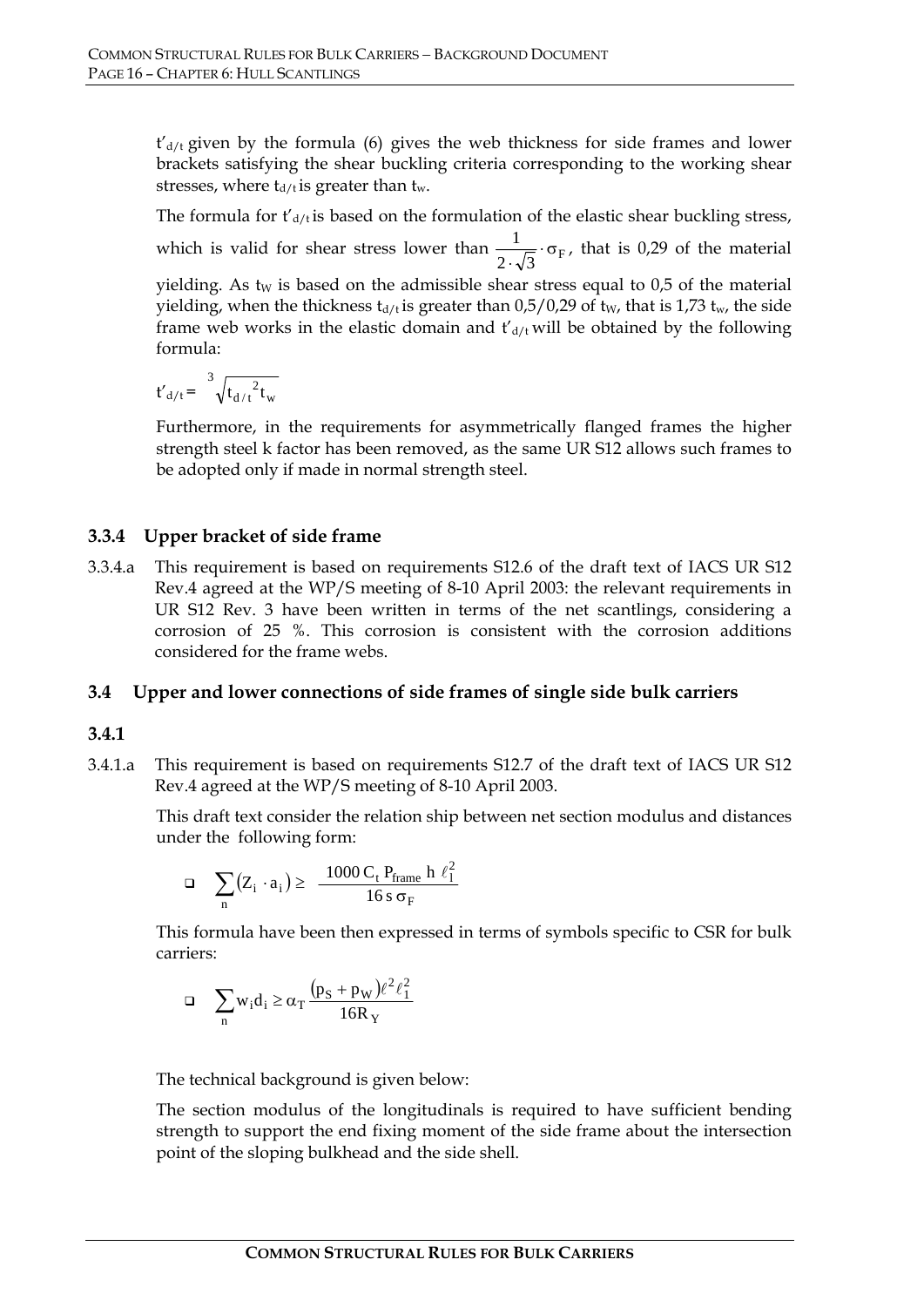The end fixing moment of the side frame is that induced by the external sea pressure acting on the side frame (end brackets excluded) and the deflection and rotation of the end support due to the loading on the hopper and the double bottom.

The sea pressure loading on the end brackets is not included because the sea pressure loading on this and on the connecting structure of the hopper and topside tank are assumed to cancel.

The end fixing moment,  $M_{\text{ef}}$ , in Nm, of the side frame about the intersection point of the sloping bulkhead and the side shell in Nm is given as:

$$
M_{ef}\,=\,1000\cdot P_{frame}\cdot h\cdot C_m\,+\,h_B\,\cdot 1000\cdot P_{frame}\cdot C_s\cdot \frac{h-2h_B}{h}
$$

where:

 $C_m$  is the bending moment coefficient at the lower end or at the upper end of the side frame;

 $C<sub>s</sub>$  is the fraction of the total sea pressure force, which is carried by the lower end or the upper end of the side frame.

The end fixing moment, M<sub>ef</sub>, gives rise to the line loads,  $q_{ef}$ , in N/m, on the longitudinals of the side shell and sloping bulkhead, that support the lower and upper connecting brackets, given as:

$$
q_{ef} \; = \frac{M_{ef}}{s \ a} = \frac{1000 \ P_{frame} \ h}{s \ a} \left( C_m \; + \; \frac{h_B}{h} \cdot \frac{h - 2 h_B}{h} \ C_s \right)
$$

The line load,  $q_{ef}$ , gives rise to the plastic bending moments,  $M_c$ , in Nm, in the longitudinals, that support the lower and upper connecting brackets, given as:

$$
M_c\,=\,\frac{q_{ef}\;\,\ell_1^2}{16}\;\;=\;\;\frac{1000\,P_{frame}\;h\;\,\ell_1^2}{16\ \ s\ \ a}\left(C_m\;+\;\frac{h_B}{h}\cdot\frac{h-2h_B}{h}\;C_s\right)
$$

Hence, assuming an allowable stress equal to yield, the section modulus requirement for a connected side or sloping bulkhead longitudinal in cm<sup>3</sup> becomes:

$$
Z \, = \, \frac{M_c}{\sigma_F} \,\ = \,\ \frac{1000 \, P_{frame} \, \, h \, \, \ell_1^2}{16 \ \ s \ \ a \, \, \sigma_F} \left( C_m \,\ + \, \frac{h_B}{h} \cdot \frac{h - 2 h_B}{h} \, C_s \right)
$$

The above expression assumes a single connected longitudinal. For more than one connected longitudinal, the plastic bending moment  $M_c$  is to be supported by the sum of the connected longitudinals and the requirement becomes:

$$
\sum_n \big(Z_i \cdot a_i\big) = \frac{1000 \; P_{frame} \; h \; \ell_1^2}{16 \;\; s \;\; \sigma_F} \left(C_m \; + \; \frac{h_B}{h} \cdot \frac{h - 2 h_B}{h} \, C_s\right)
$$

The above expression, assuming  $C_T = |C_m + \frac{H_B}{l} \cdot \frac{H - 2H_B}{l} C_s|$ ⎠  $\left(C_m + \frac{h_B}{l} \cdot \frac{h - 2h_B}{l} C_s\right)$  $\left(C_m + \frac{h_B}{h} \cdot \frac{h - 2h_B}{h}C_s\right)$  $h - 2h$ h  $C_m + \frac{h_B}{h} \frac{h - 2h_B}{h} C_s$ , becomes:

$$
\sum_n (Z_i \cdot a_i) = \frac{1000 \, P_{frame} \, h \, \ell_1^2}{16 \, s \, \sigma_F} C_T
$$

On the basis of the finite element calculations,  $C_m$  is assumed equal to 0,07 for the lower end and 0,02 for the upper end.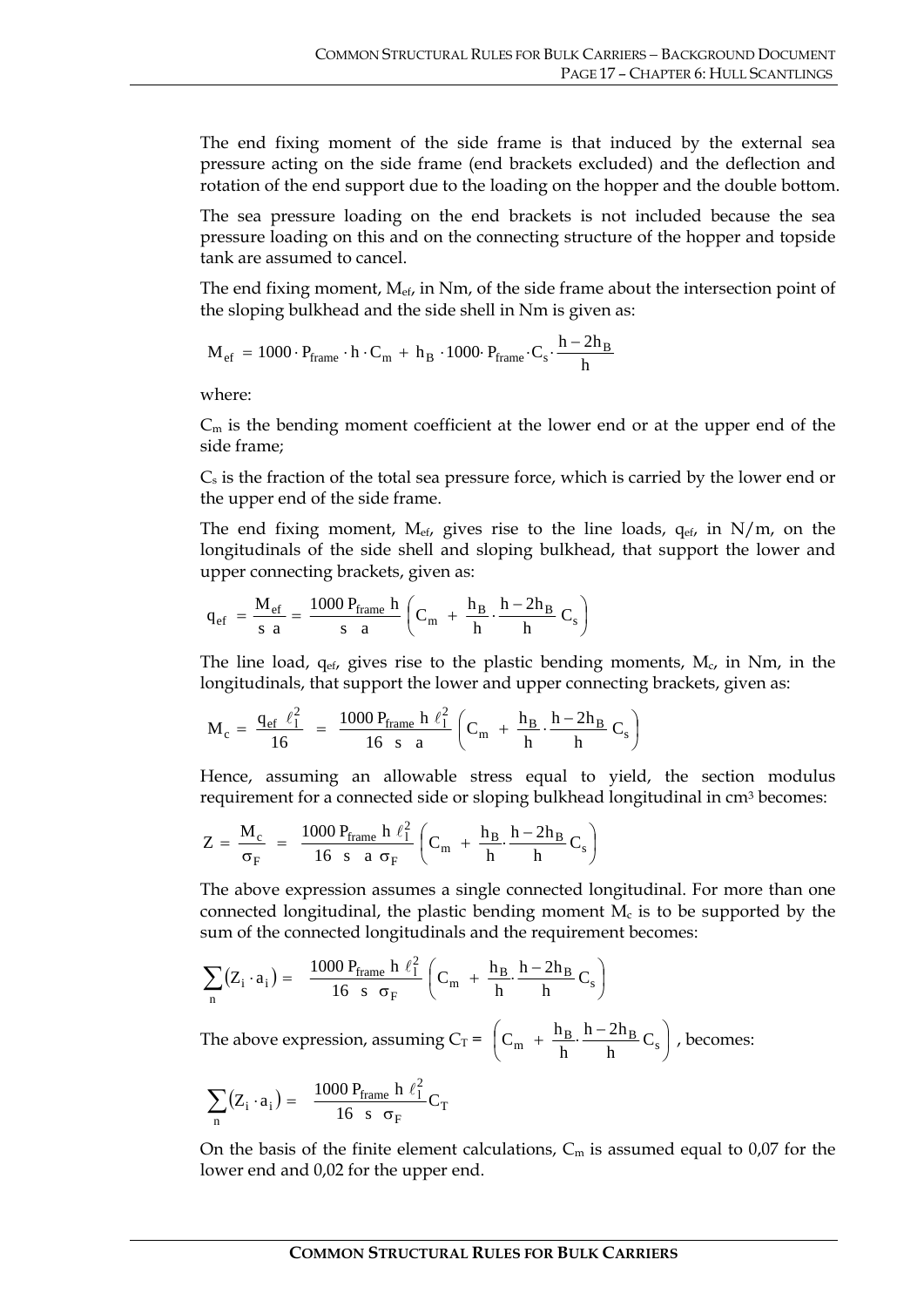For a lower bracket length of 0,125 the side frame span, considering the value for  $C_S$ equal to 0,66, as defined in S12.4.1, the term  $\frac{H_B}{h} \cdot \frac{H - 2H_B}{h}C_s$  $h - 2h$ h  $\frac{h_B}{h}$   $\frac{h - 2h_B}{h}$  C<sub>s</sub> is, conservatively assumed equal to 0,08 for the lower brackets; hence  $C_T$  is assumed equal to 0,15 for the longitudinal stiffeners supporting the lower connecting brackets.

Assuming that the shear force supported by the upper end is 2/3 of that supported by the lower end, the term  $\frac{n_B}{h} \cdot \frac{n - 2n_B}{h}C_s$  $h - 2h$ h  $\frac{h_B}{h}$   $\frac{h-2h_B}{h}$  C<sub>s</sub> is, conservatively equal to 0,05 for the upper brackets, hence  $C_T$  is assumed equal to 0,075 for the longitudinal stiffeners supporting the upper connecting brackets.

#### **3.4.2**

3.4.2.a This requirement is based on requirements S12.7 of the draft text of IACS UR S12 Rev.4 agreed at the WP/S meeting of 8-10 April 2003: this draft text consider a specified requirement to ensure that the brackets have a sufficient net connection area to the longitudinals supporting the brackets. This net connection area  $A_i$  of the bracket to the i-th longitudinal stiffener supporting the bracket is given under the following form:

$$
\Box \quad A_i = \; 0.4 \; Z_i \; s \; k_{bkt}/\left(\ell_i^2 \; k_{long,i}\right)
$$

This formula have been then expressed in terms of symbols specific to CSR for bulk carriers:

$$
\Box\hspace{0.4cm}A_i=0.4\,\frac{w_is}{\ell_i^2}\,\frac{k_{bkt}}{k_{lg,i}}
$$

#### **3.5 Strength criteria for multi-span ordinary stiffeners**

#### **3.5.1 Checking criteria**

3.5.1.a This requirement indicates the admissible normal and shear stresses to consider in intact, flooded or testing condition for the check of stresses in a multi-span ordinary stiffener.

#### **3.5.2 Multi-span ordinary stiffeners**

3.5.2.a This requirement specifies the parameters to take into account for the determination of normal and shear stresses in a multi-span ordinary stiffener.

#### **4. WEB STIFFENERS OF PRIMARY SUPPORTING MEMBERS**

#### **4.1 Net scantlings**

#### **4.1.1**

4.1.1.a This requirement is based on 4.7.2 of Part B, Chapter 4, Section 3 of BV Rules for Steel Ships.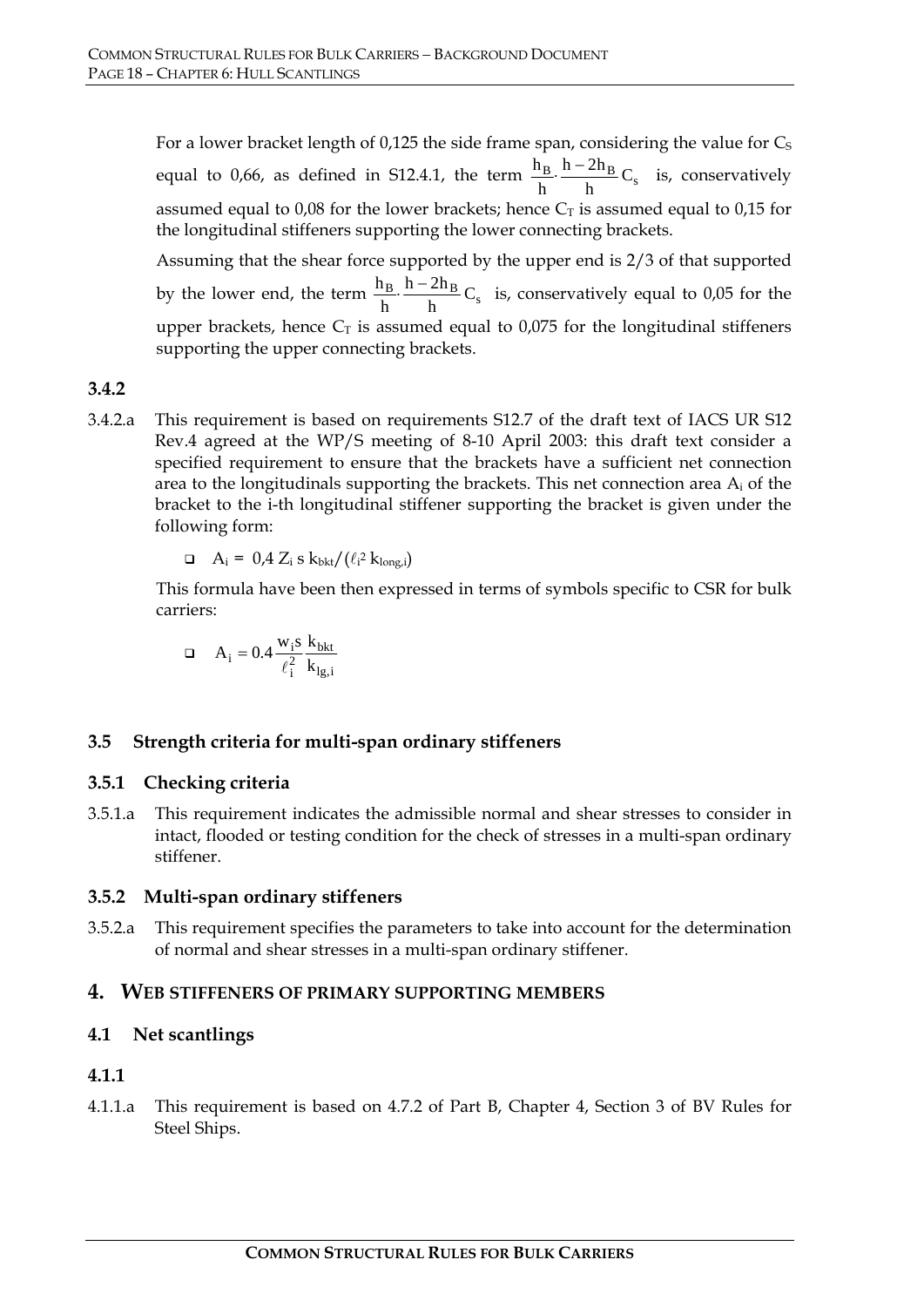#### **4.1.2**

4.1.2.a This requirement is based on 4.7.3 of Part B, Chapter 4, Section 3 of BV Rules for Steel Ships.

#### **4.1.3 Connection ends of web stiffeners**

4.1.3.a This requirement is based on NK Rules.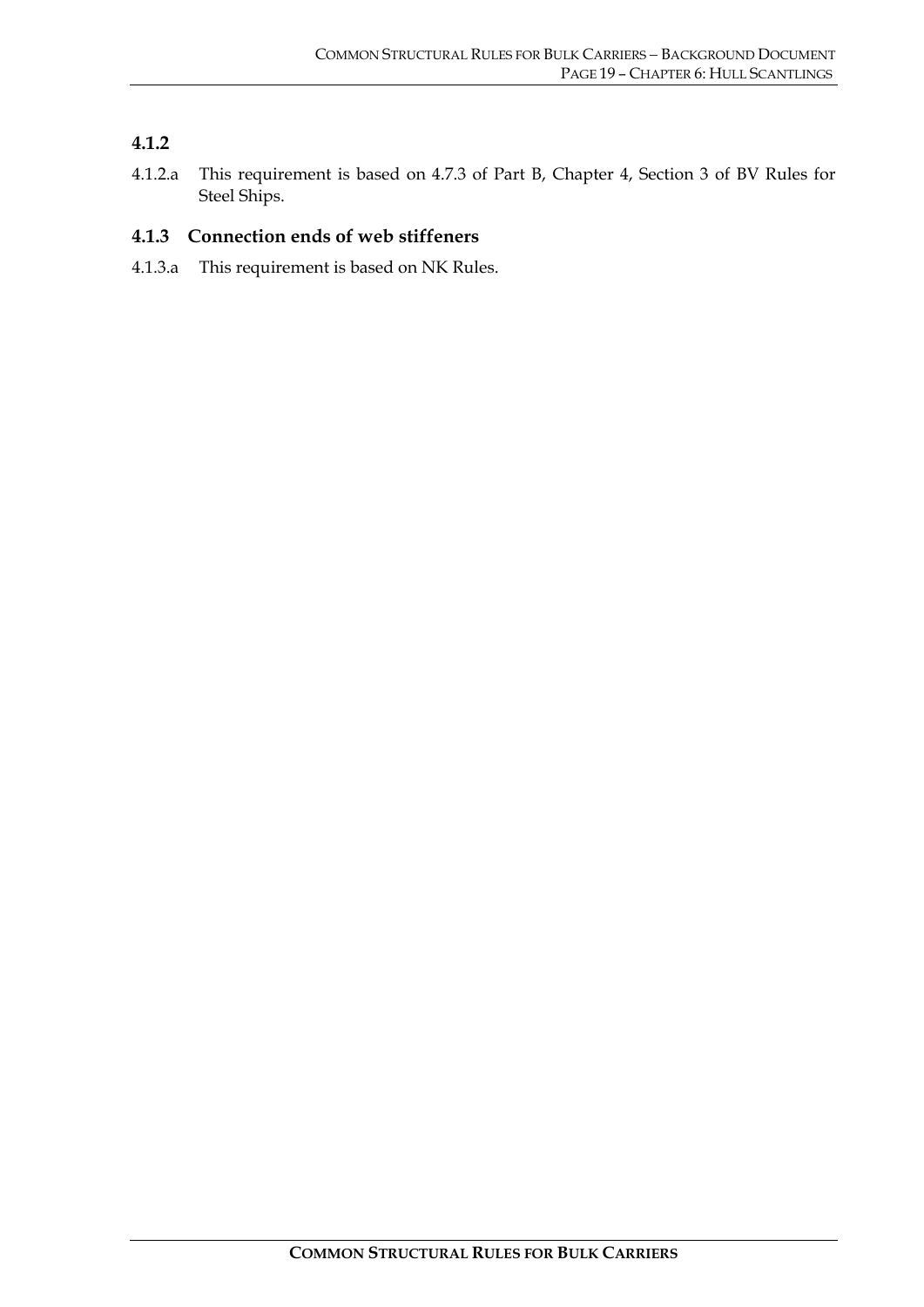# **SECTION 3 – BUCKLING & ULTIMATE STRENGTH OF STIFFENERS AND STIFFENED PANELS**

# **1. GENERAL**

**1.1**

**1.1.1**

1.1.1.a The buckling strength requirements are based on the DIN-standard 18800, "Structural steelwork, Part 1 to 4" [DIN] amended in 1990 which is based on the ultimate strength concept. Part 2 contains "Analysis of safety against buckling of linear members and frames" and Part 3 "Analysis of safety against buckling of plates". Comments are given in "Beuth – Kommentare Stahlbauten, 1. Auflage 1993, J. Lindner, J. Scheer, H. Schmidt" [LIN]. The calculation procedures are based on experimental and analytical buckling and ultimate strength data.

In order to improve the practical application the calculation procedure has been simplified in some areas and has been adapted to specific conditions of hull structures of ships as described in "Background Information for Users of the New Requirements of Germanischer Lloyd for Proof of Buckling Strength, 1997" [BCK]. The main difference of the CSR-Buckling procedure to the procedure used at Germanischer Lloyd is the net thickness concept. Therefore the following adjustments were necessary:

- Adjustment of safety factors
- Change of formula for degree of fixation of torsional buckling check

The buckling check is valid for structures which comply with IACS Rec. 47 [I47] or recognized national shipbuilding quality standards.

To afford a complete overview about the background of the buckling and ultimate strength concept used in CSR for Bulk Carriers, reference is made to the following literature:

[DIN] DIN 18800, "Structural steelwork", Part 1 to 4, Beuth Verlag, Berlin, 1993

[LIN] J. Lindner, J. Scheer, H. Schmidt, "Beuth - Kommentare Stahlbauten", 1993

- [BCK]M. Böckenhauer, H.-J. Schulte, "Background Information for Users of the New Requirements of Germanischer Lloyd for Proof of Buckling Strength", Germanischer Lloyd, Hamburg, 1997
- [BLE] Bleich, "Buckling strength of metal structures", Mc Graw-Hill Book Complex, New York, Toronto, London, 1952
- [I47] IACS Recommendation No.47 "Shipbuilding and Repair Quality Standard", 2006

# **1.1.2**

1.1.2.a It is considered that for this topic, no information in addition to that shown in the CSR for Bulk Carriers , is necessary to explain the background.

#### **1.1.3**

1.1.3.a It is considered that for this topic, no information in addition to that shown in the CSR for Bulk Carriers , is necessary to explain the background.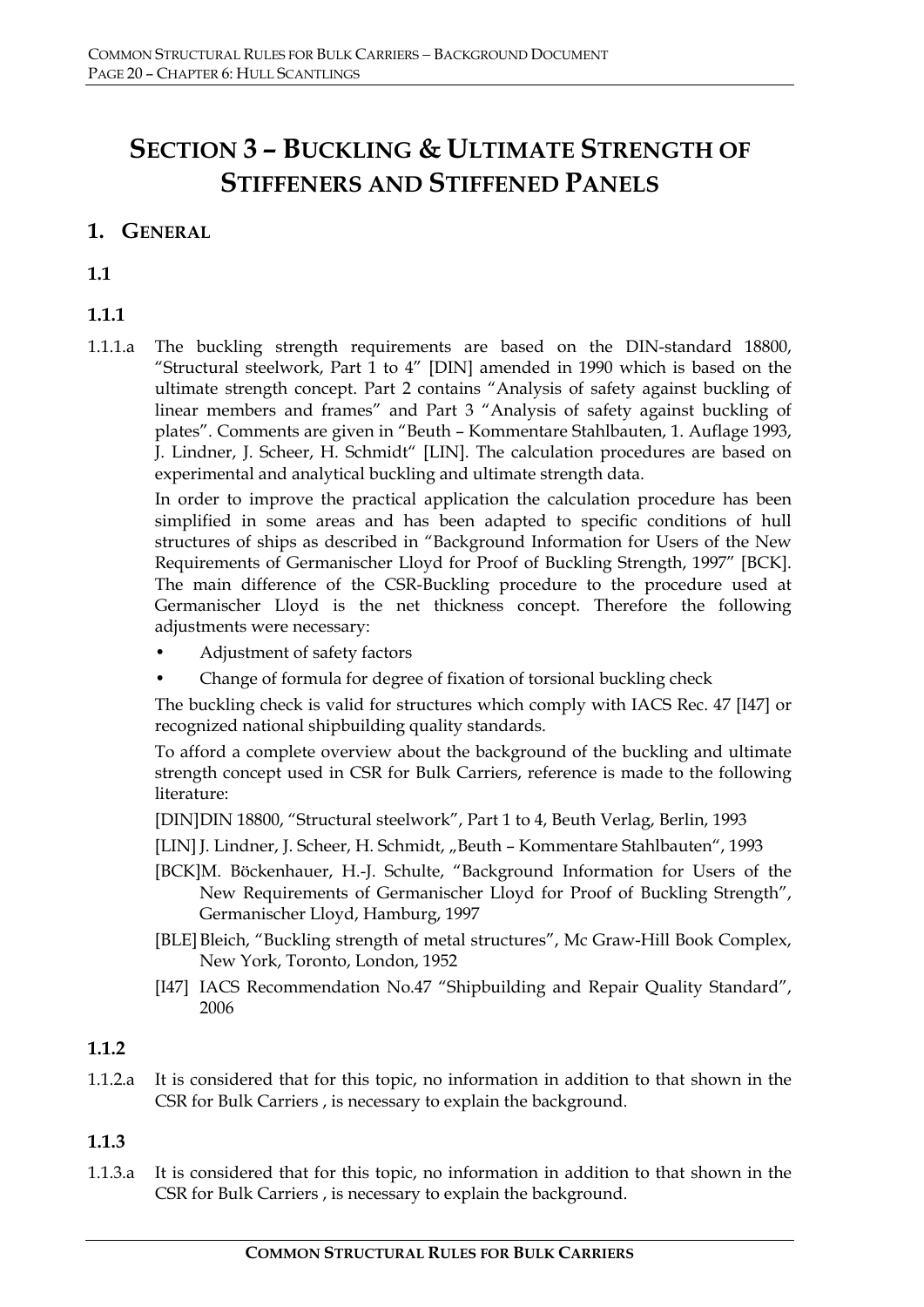# **2. APPLICATION**

#### **2.1 Load model for hull transverse section analysis**

#### **2.1.1 General**

2.1.1.a It is considered that for this topic, no information in addition to that shown in the CSR for Bulk Carriers , is necessary to explain the background.

#### **2.1.2 Normal stress**  $\sigma_n$

2.1.2.a It is considered that for this topic, no information in addition to that shown in the CSR for Bulk Carriers , is necessary to explain the background.

#### **2.1.3 Shear stress**

2.1.3.a It is considered that for this topic, no information in addition to that shown in the CSR for Bulk Carriers , is necessary to explain the background.

#### **2.1.4 Lateral pressure**

2.1.4.a It is considered that for this topic, no information in addition to that shown in the CSR for Bulk Carriers, is necessary to explain the background.

#### **2.2 Application**

#### **2.2.1**

2.2.1.a The application of the buckling and ultimate strength criterion is described in App1 of Ch06 Sec03 of the CSR for Bulk Carriers.

#### **3. BUCKLING CRITERIA OF ELEMENTARY PLATE PANELS**

#### **3.1 Plates**

#### **3.1.1 General**

- 3.1.1.a Taking into account that the maximum values of the normal stresses resulting from global bending of the hull and the maximum value of shear stress resulting from hull girder shear forces are not acting simultaneously a stress combination is defined.
- 3.1.1.b The ratio between normal and shear stress is based on GL-Rules and the long-term experience of Germanischer Lloyd applying the buckling assessment.

#### **3.1.2 Verification of elementary plate panel in a transverse section analysis**

3.1.2.a The verification criteria given in this section are a simplification of the general criterion (interaction formulation) given in [3.2.4] taking into account normal stresses in ships longitudinal direction and shear stresses. The criteria are formulated with respect to framing system (longitudinally or transverse framed plating). For the determination of  $e_3$ ,  $\kappa_y$  is to be taken equal to 1 in case of longitudinally stiffened plating and  $\kappa_X$  is to be taken equal to 1 in case of transversely stiffened plating.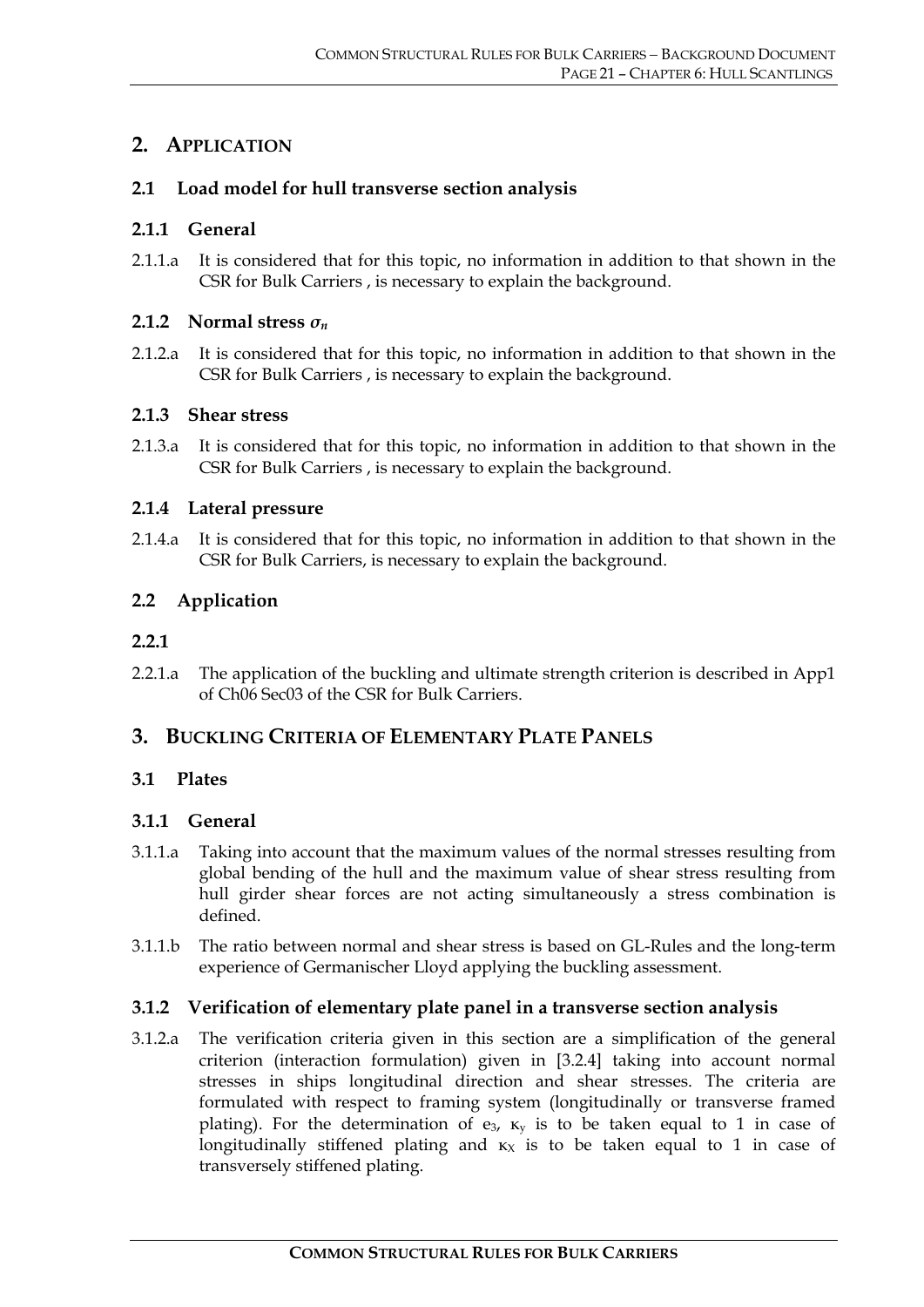#### **3.2 Verification of elementary plate panel within FEM analysis**

#### **3.2.1 General**

3.2.1.a It is considered that for this topic, no information in addition to that shown in the CSR for Bulk Carriers, is necessary to explain the background.

#### **3.2.2 Stresses**

3.2.2.a It is considered that for this topic, no information in addition to that shown in the CSR for Bulk Carriers, is necessary to explain the background.

#### **3.2.3 Poisson effect**

- 3.2.3.a The membrane stresses  $\sigma_x$  and  $\sigma_y$  are either resulting from a calculation based on simple beam theory or from a FE analysis. In the latter case, the stress share due to the suppression of transverse contraction (Poisson-effect) is already included in the result, while this is not the case for the simple beam theory. In order to bring the results to a comparable level, the FE stresses are to be transformed to beam stresses as described in the rules. The stress correction has to be carried out after the summation of stresses due to global and local loads. Furthermore both of the stress components (longitudinal and transverse) are to be compressive stresses. Reference is made to [BCK].
- 3.2.3.b Results obtained with the CSR buckling strength checks are based on stresses resulting from calculations using simple beam theory (e.g. conventional longitudinal strength calculations). If the results are instead to be based on stresses resulting from a finite element calculation, then the stress share due to the Poisson effect is already included in the result. This is not the case if the simple beam method is applied. In order to bring the results of both calculation procedures to a comparable level, the stresses obtained from a calculation procedure which already incorporates the Poisson effect may be reduced. One reason for this procedure is that the load carrying capacity of a plate field with the Poisson effect (longitudinal edges non-displaceable in the plate level) is at least equal or greater than the capacity of a plate field with longitudinal edges which can freely move. Shear stresses have no effect on the reduction of the finite element stresses, but they must of course be included in the subsequent buckling strength assessment.

It should be noted that the stress reduction is a 'may' condition, i.e. it should not be applied when the smaller compressive stress is less than 0.3 times the larger since an unrestrained elongation at the unloaded plate edge does not produce a stress acting in the direction of the loaded plate edge. Accordingly, if both  $\sigma_{x}^{*}$  and  $\sigma_{y}^{*}$  are compressive stresses, then the reduced stresses  $\sigma_x$  and  $\sigma_y$  as input data for a buckling strength calculation are derived as follows:

$$
\sigma_x^* = \sigma_x + \nu \sigma_y \qquad \rightarrow \qquad \sigma_x = \sigma_x^* - \nu \sigma_y \qquad \rightarrow \qquad \sigma_x = \frac{\sigma_x^* - \nu \sigma_y^*}{1 - \nu^2} \qquad \text{(Eq. 1)}
$$

where  $\sigma_v^* \geq 0.3 \sigma_x^*$ . If  $\sigma_v^* \leq 0.3 \sigma_x^*$ , then  $\sigma_v = 0$  and  $\sigma_x = \sigma_x^*$ .

and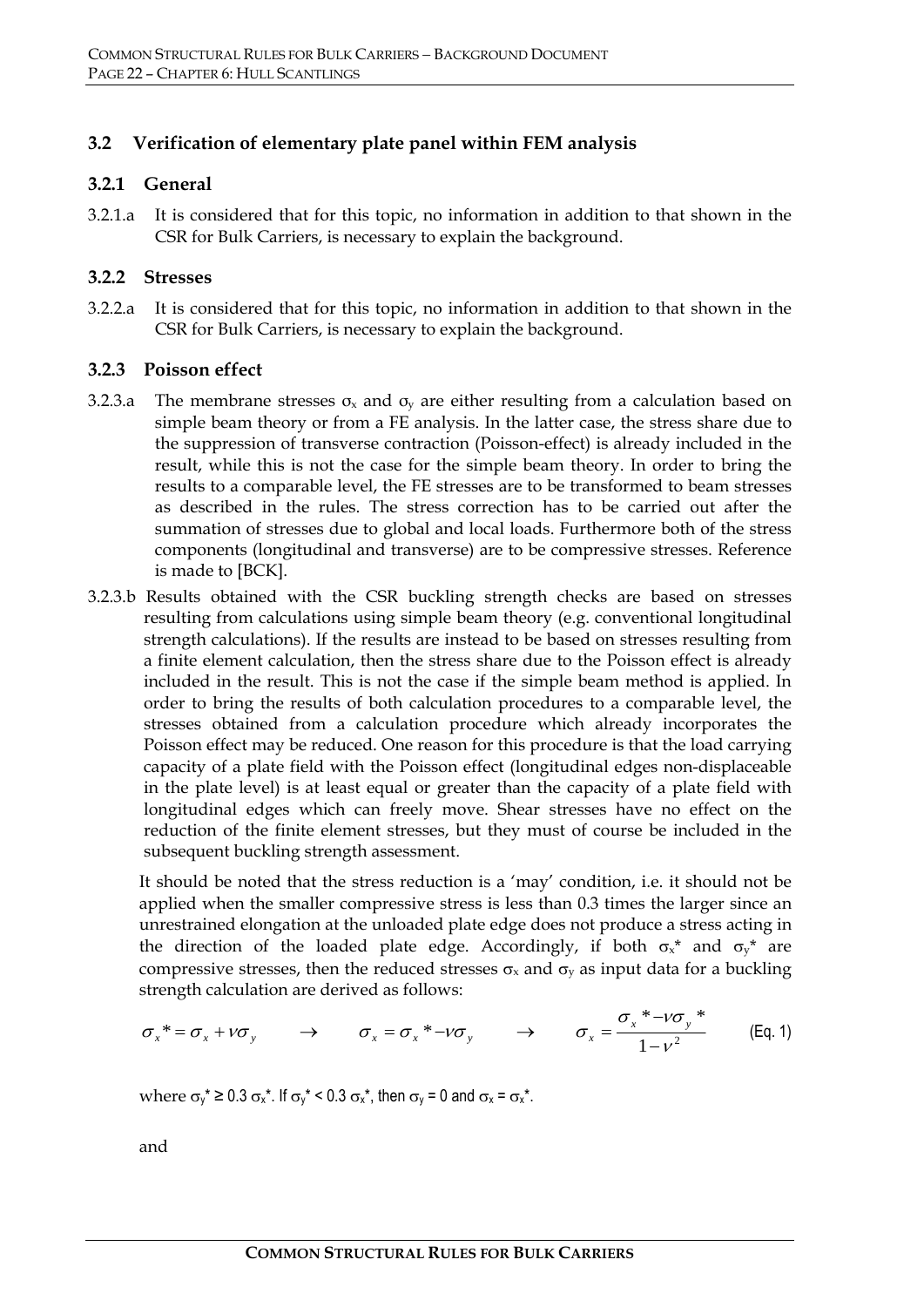$$
\sigma_y^* = \sigma_y + v \sigma_x \qquad \rightarrow \qquad \sigma_y = \sigma_y^* - v \sigma_x \qquad \rightarrow \qquad \sigma_y = \frac{\sigma_y^* - v \sigma_x^*}{1 - v^2} \qquad \text{(Eq. 2)}
$$

where  $\sigma_x^* \ge 0.3 \sigma_y^*$ . If  $\sigma_x^* \le 0.3 \sigma_y^*$ , then  $\sigma_x = 0$  and  $\sigma_y = \sigma_y^*$ .

Finally, since it cannot be guaranteed that both stress components are always acting simultaneously (e.g. if they develop from separate loads), stresses containing the Poisson effect are not permitted to exceed the ultimate strength of the plate under a uniaxial stress (i.e.  $\sigma_{x}^* \leq \kappa_{x} R_{\text{eH}}$  and  $\sigma_{y}^* \leq \kappa_{y} R_{\text{eH}}$ ).

3.2.3.c Example: Elementary plate panel (EPP) with uniform stresses ( $\tau = 0 \text{ N/mm}^2$ ) – Figure 1.



**Figure 1** 

Boundary correction factor  $F_1 = 1.00$ . Load correction factor  $c_1 = (1 - F_1/\alpha) \ge 0$ . Safety factor  $S = 1.0$ .

To illustrate the relationship between stress combinations with and without the Poisson effect, Figure 2 shows the capacity curve of stress combinations which include the Poisson effect (upper curve) and the capacity curve of those which exclude it (lower curve -  $\kappa_x$  = 0.979,  $\kappa_y$  = 0.462). Stress combinations from the upper curve would generally come from finite element analyses and the stress combinations from the lower curve would be those used in the buckling strength assessment. As can be seen, the capacity curve of stress combinations which include the Poisson effect (upper curve) is divided into four segments. The first segment is that in which  $\sigma_x \leq 0.3 \sigma_y$  and so  $\sigma_x = 0$  and  $\sigma_y = \sigma_y^*$ . Similarly, the fourth segment is that in which  $\sigma_y \leq 0.3 \sigma_x$  and so  $\sigma_v$  = 0 and  $\sigma_x$  =  $\sigma_x$ <sup>\*</sup>. In the second segment, stresses containing the Poisson effect are limited by the ultimate strength of the plate under a uniaxial stress in the y-direction (i.e.  $\sigma_v^* \leq \kappa_v$  R<sub>eH</sub>). Finally, in the third segment the relationship between stress combinations with and without the Poisson effect are as described in Eq. 1 and Eq. 2.

3.2.3.d In the examples which follow, it is assumed that the stated stresses already include the foregoing correction for Poisson effect.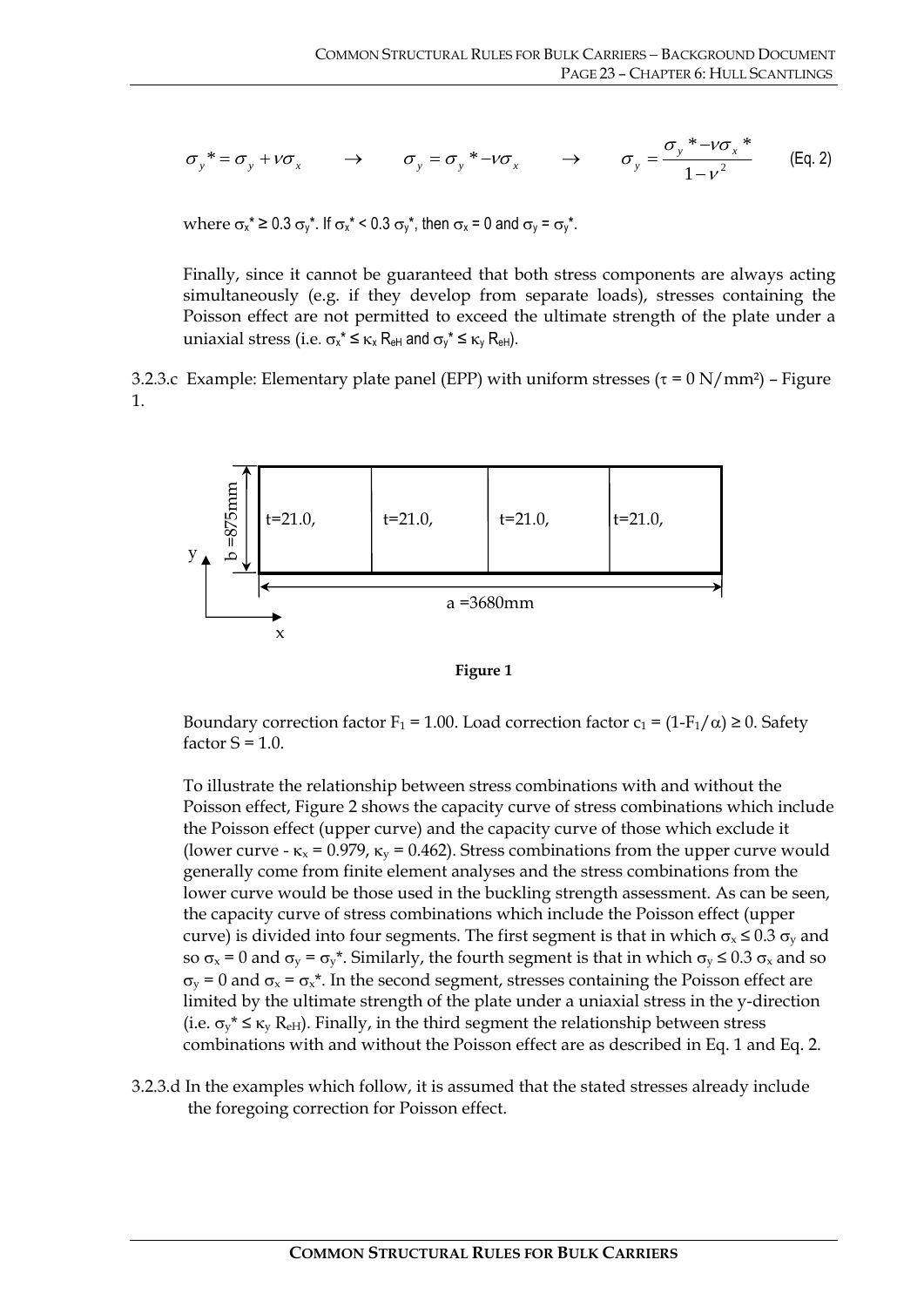

**Figure 2** 

#### **3.2.4 Checking Criteria**

3.2.4.a The CSR buckling strength checks of elementary plate fields require proof of sufficient ultimate strength capacity. The checks require proof for membrane stresses acting in the x- and y-direction and for shear stresses acting in the x-y plane. Lateral loads may be neglected in the buckling strength check. The capacity of elementary plate panels subjected to lateral loads is regulated by separate strength criteria in other sections of the CSR.

The proof of single plate fields for stresses acting in the x- and y-direction and for shear stresses acting in the xy-plane has to satisfy the following interaction condition considering the net thickness.

$$
\left(\frac{|\sigma_x|S}{\kappa_x R_{eH}}\right)^{e1} + \left(\frac{|\sigma_y|S}{\kappa_y R_{eH}}\right)^{e2} - B\left(\frac{\sigma_x \sigma_y S^2}{R_{eH}^2}\right) + \left(\frac{|\tau|S\sqrt{3}}{\kappa_\tau R_{eH}}\right)^{e3} \le 1.0
$$

The symbols in the above condition have the following meaning:

 $\sigma_x$ ,  $\sigma_y$  = membrane stresses in the x- or y-direction (compression is positive) [N/mm2]  $\tau$  = shear stress in the x-y plane of the plate field [N/mm<sup>2</sup>] S = safety factor  $R_{\text{eH}}$  = minimum yield stress of the material  $[N/mm^2]$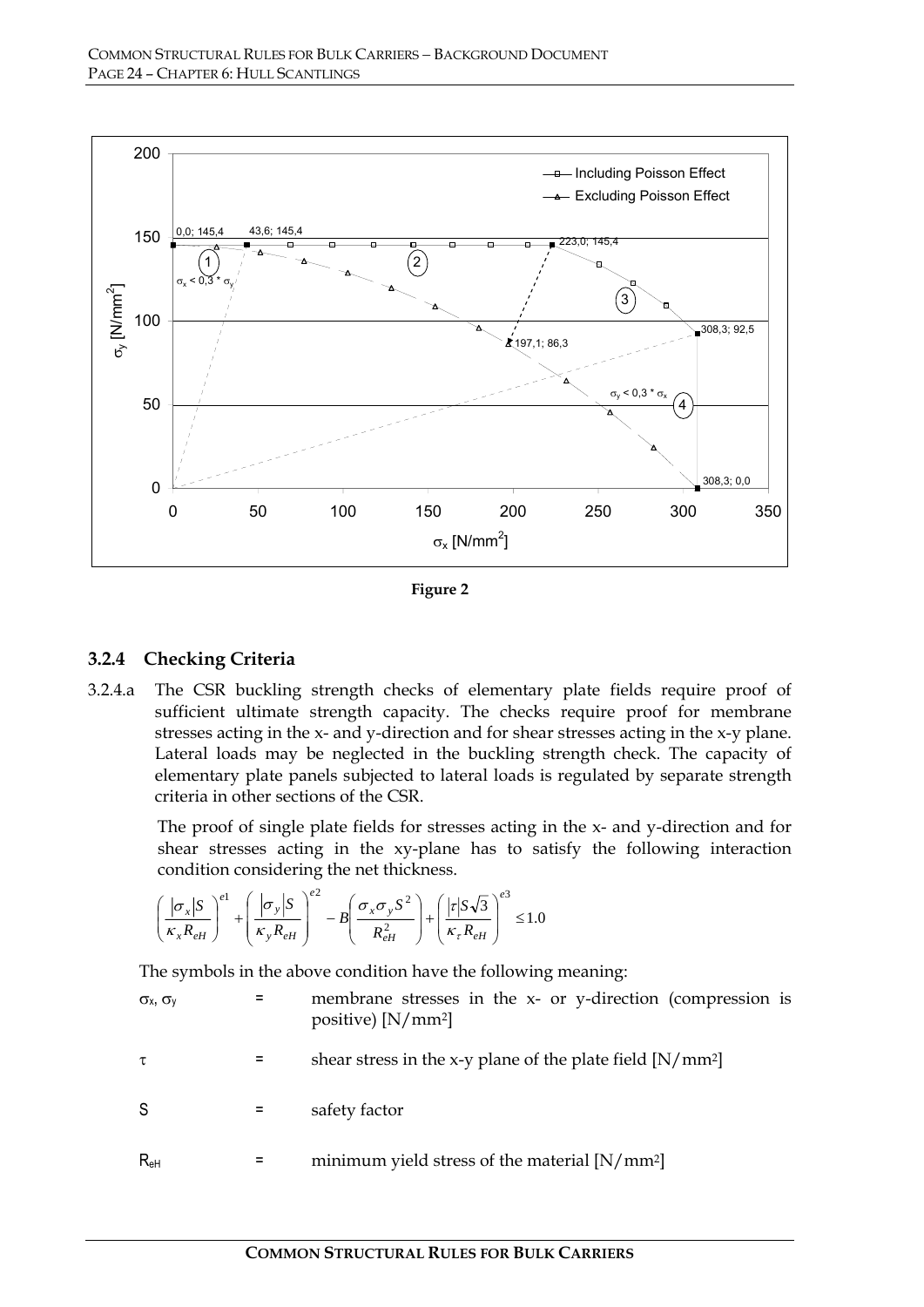- $\kappa_x$ ,  $\kappa_y$ ,  $\kappa_t$  = reduction factors which, in principal, depend on the reference degree of slenderness
- $e_1, e_2, e_3, B$  = functions of the reduction factors  $\kappa_x$ ,  $\kappa_y$  and  $\kappa_t$
- 3.2.4.b Each individual term of the above interaction condition shall not be greater than 1,0. In accordance with DIN 18800 lateral loads are neglected. The strength of plane plate fields subjected to lateral loads is regulated by other sections of the CSR for Bulk Carriers.
- 3.2.4.c The interaction condition exemplarily is illustrated for a quadratic plate field for different effective widths of platings.



**Figure 3: Interaction condition of a quadratic plate field for different effective widths**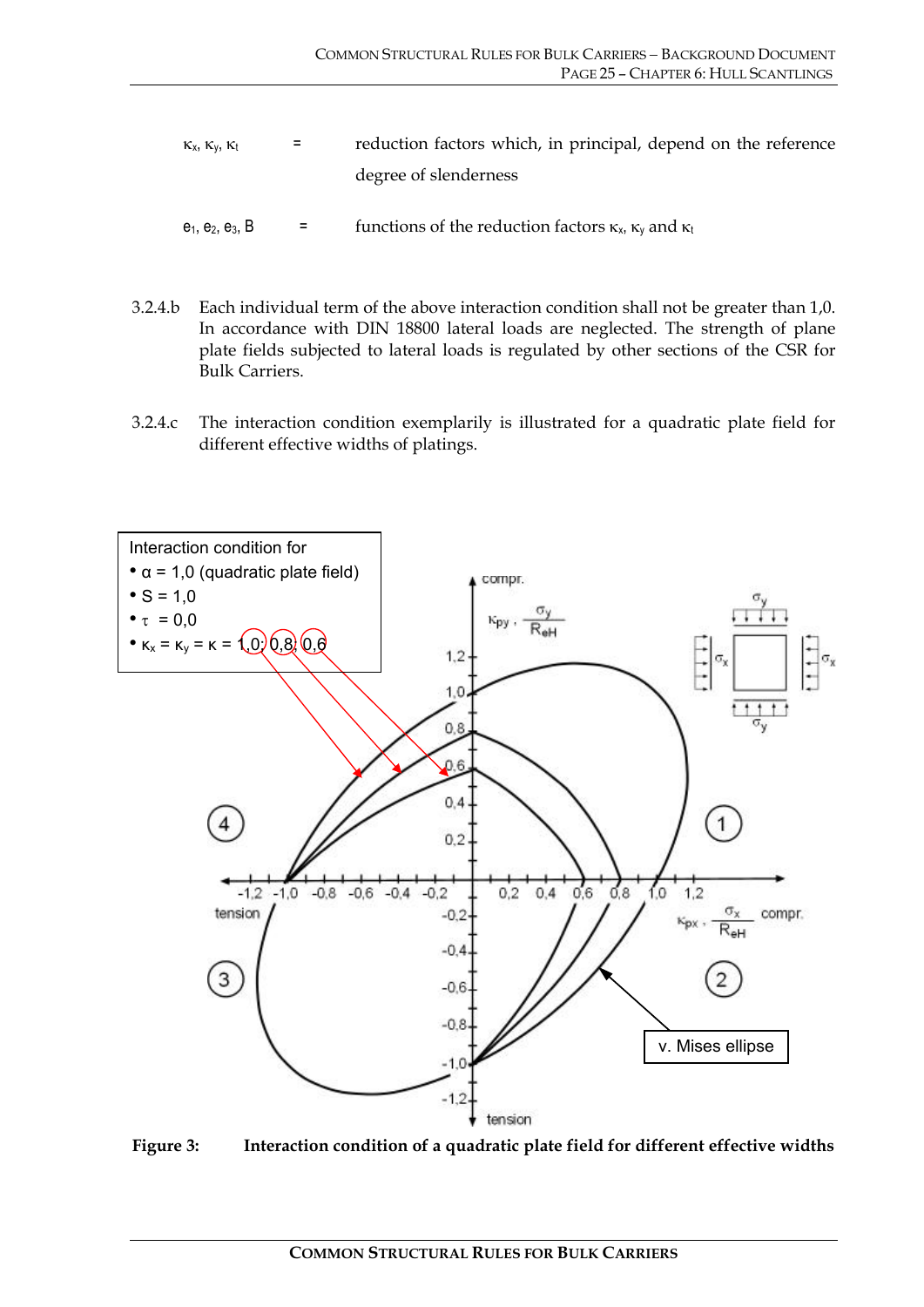- 3.2.4.d For a fully effective width, i.e. a stocky plate with κ=1,0 the interaction condition results in the von Mises ellipse.
- 3.2.4.e For wide plate fields a large part of the plate field behaves like a single beam (column buckling) which reduces the load bearing capacity of the plate field. This effect is included in the formulations for wide plate fields.
- 3.2.4.f According to the DIN 18800 the interaction condition applies to single plate fields and to partial and total plate fields. In the GL-Rules this condition is only used for single plate fields.
- 3.2.4.g An analysis of the interaction condition indicated that the results in the 2nd and 4th sector, indicated in Figure 3 ( $\sigma_x$  or  $\sigma_y$  is a tension stress), are very conservative. If the interaction condition of the DIN 18800 should be incorporated into the CSR for Bulk Carrier in principle and should remain valid in all sectors, only the 3rd term could be modified. Therefore the  $\kappa_{p}$ -values for  $\sigma_{x}$  and  $\sigma_{y}$  in this term are set to 1.0 for the sectors 2, 3 and 4. This implies that in the CSR for Bulk Carrier the factor B is set to 1.0 in these three sectors.
- 3.2.4.h The reference degree of slenderness results from the degree of slenderness of the

 $\lambda_p = \lambda \sqrt{K \cdot \sigma_e}$ *E*  $\lambda_p = \pi \sqrt{\frac{E}{K \cdot \sigma_e}}$  and from the degree of slenderness related to the yield stress  $\lambda_a = \pi \sqrt{\frac{E}{R_{eH}}}$  as follows: , *eH p K R*  $\lambda$   $\forall K \cdot \sigma$ λ  $\lambda = \frac{R_p}{\lambda_a} = \sqrt{\frac{R_a}{K}}$ 

#### **3.3 Webs and Flanges**

*a*

#### **3.3.1**

3.3.1.a It is considered that for this topic, no information in addition to that shown in the CSR for Bulk Carriers, is necessary to explain the background.

# **4. BUCKLING CRITERIA OF PARTIAL AND TOTAL PANELS**

#### **4.1 Longitudinal and transverse stiffeners**

*e*

#### **4.1.1**

4.1.1.a It is considered that for this topic, no information in addition to that shown in the CSR for Bulk Carriers, is necessary to explain the background.

#### **4.2 Ultimate strength in lateral buckling mode**

#### **4.2.1 Checking Criteria**

4.2.1.a In addition to the buckling analysis for single plate fields stiffeners must have sufficient strength against lateral and torsional buckling.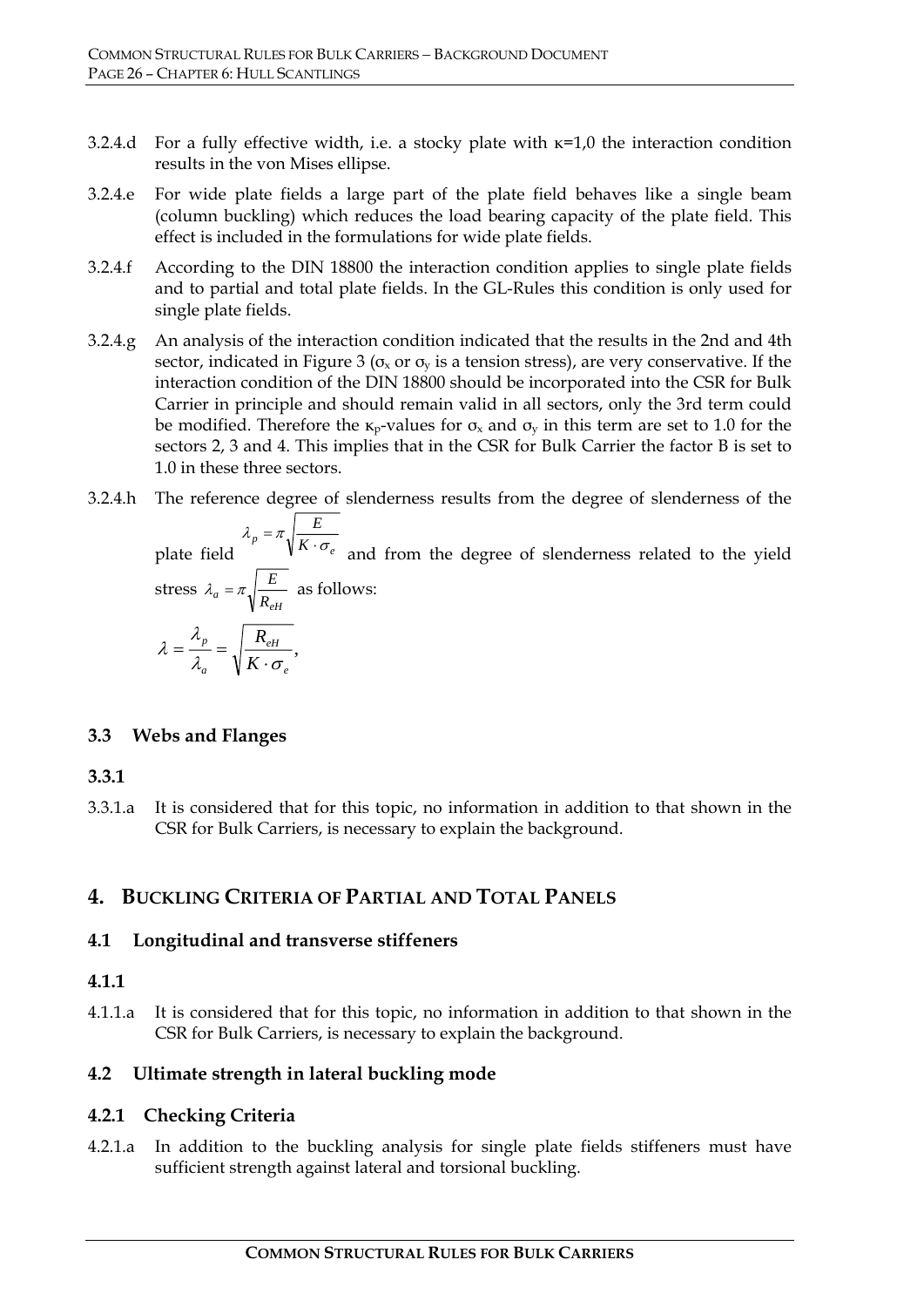- 4.2.1.b Proof of sufficient safety against lateral buckling is made by applying 2nd order theory. Thereby the following loads are to be considered:
	- Compressive stresses in stiffener direction
	- Compressive stresses perpendicular to the stiffener direction
	- Shear stresses in the plate plane
	- External lateral loads
	- Calculated loads resulting from pre-deformations are considered in accordance with the buckling curve b of DIN 18800, Part 2 [DIN]. These are valid, until the structure complies with IACS Rec. 47 (Shipbuilding and Repair Quality Standard) or recognized national shipbuilding standards.
- 4.2.1.c According to DIN 18800, Part 2 [DIN] it is assumed that the in-plane stresses  $\sigma_{x}$ ,  $\sigma_{y}$ and  $\tau_{xy}$  with regard to the pre-deformation are applied by equivalent lateral loads to obtain correct bending stresses in the stiffener. Here the cross section values of stiffener with attached plating are determined using the effective width of 2nd order.
- 4.2.1.d The sum of the axial compression stress and the resultant bending stresses of all load components is checked with a required safety factor against yield stress. The following figure illustrates the procedure.



**Figure 4: Lateral Buckling, check against a required safety factor to yield stress**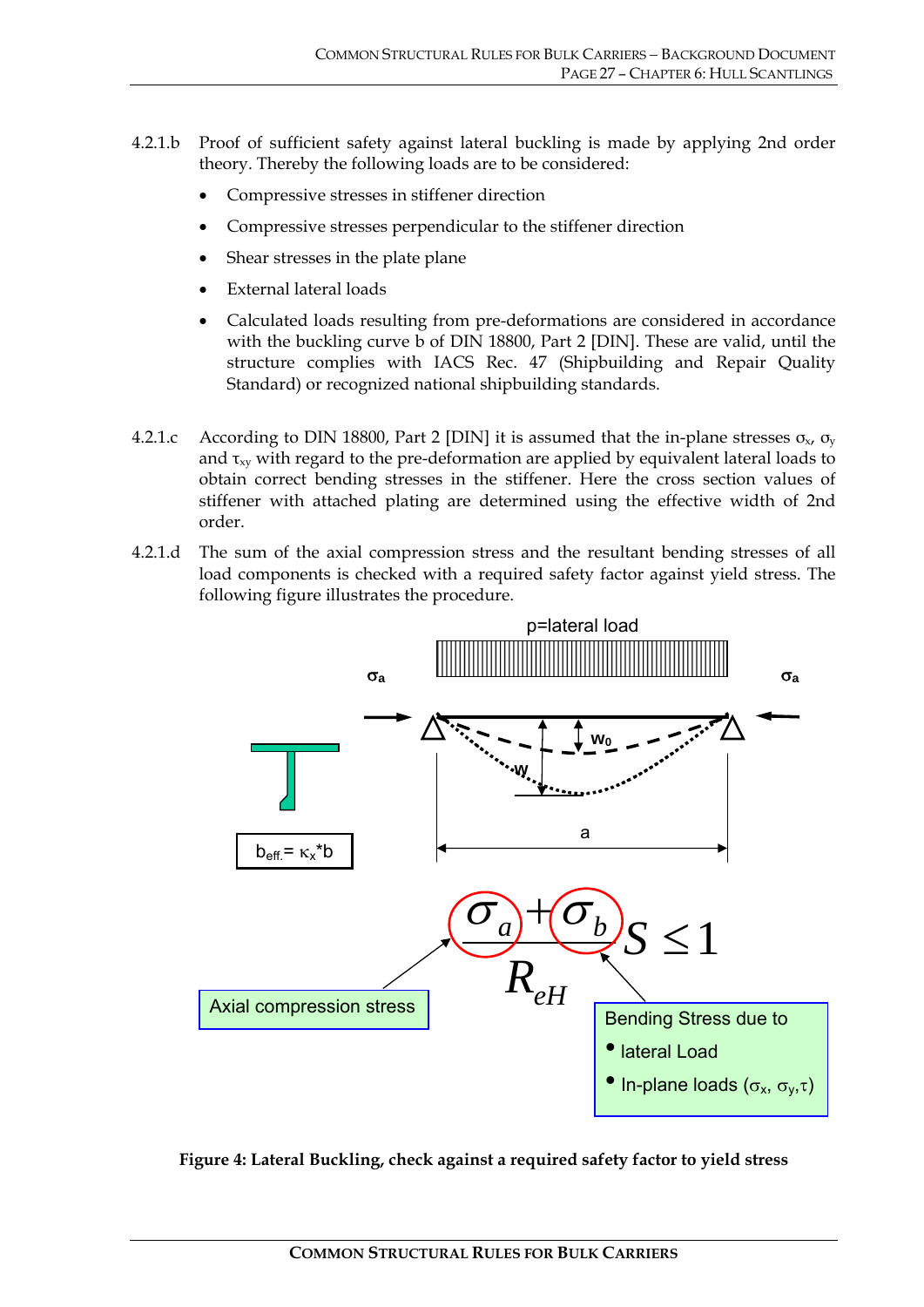#### **4.2.2 Evaluation of the bending stress** *σ<sup>b</sup>*

4.2.2.a The calculation of the bending stress  $\sigma_b$  is in detail described in [BCK]. Initial deflections are considered in accordance with the buckling curve b of DIN 18800 Part 2 [DIN].

#### **4.2.3 Equivalent criteria for longitudinal and transverse ordinary stiffeners not subjected to lateral pressure**

4.2.3.a The formulas to check the strength of stiffeners not subjected to lateral pressure are taken from GL-Rules. The formulations are based on 2nd Order Theory considering imperfections and are checked against the yield strength applying an appropriate safety factor.

#### **4.3 Torsional buckling**

#### **4.3.1 Longitudinal stiffeners**

- 4.3.1.a Stiffeners subjected to compressive stresses are to be examined for their ability to resist torsional buckling. The basic condition is:  $\frac{\sigma_x \cdot S}{\kappa_{\tau} \cdot R_{\rho H}} \le 1.0$ *eH x R S*  $\kappa_{\tau}$ σ
- 4.3.1.b The calculation procedure of the reduction factor  $\kappa_{\tau}$  follows the buckling curve a of DIN 18800, Part 2 [DIN].
- 4.3.1.c The reference degree of slenderness uses the critical torsional buckling stress  $\sigma_{\text{KiT}}$ derived by Bleich, "Buckling Strength of Metal Structures" [BLE].

#### **4.3.2 Transverse stiffeners**

4.3.2.a It is considered that for this topic, no information in addition to that shown in the CSR for Bulk Carriers, is necessary to explain the background.

# **5. EFFECTIVE WIDTH OF ATTACHED PLATING**

#### **5.1 Ordinary stiffeners**

#### **5.1.1**

5.1.1.a Two different approaches were used for the determination of the effective width of the attached plating for ordinary stiffeners. The minimum value determined for the two approaches have to be used for further calculations. The first approach multiplies the reduction factor  $\kappa_x$  or  $\kappa_y$  with the distance between the stiffeners a or b for longitudinal or transverse stiffeners respectively. The reduction factor for this approach is based on the plate buckling assessment for elementary plate panels. For the second approach (shear lag effect) a reduction factor  $\kappa_s$  is multiplied with the distance between the stiffeners s. The calculation of the reduction factor  $\kappa_s$  is dependent of an effective length of the stiffener leff (dependent from supporting conditions or moment distribution along the length of the stiffener). The calculation gives results similar to table 6 of CSR CH06, Sec03 [5.2] with the assumption, that ordinary stiffeners are loaded by uniformly distributed loads (equivalent to  $e_{m1}$  of table 6).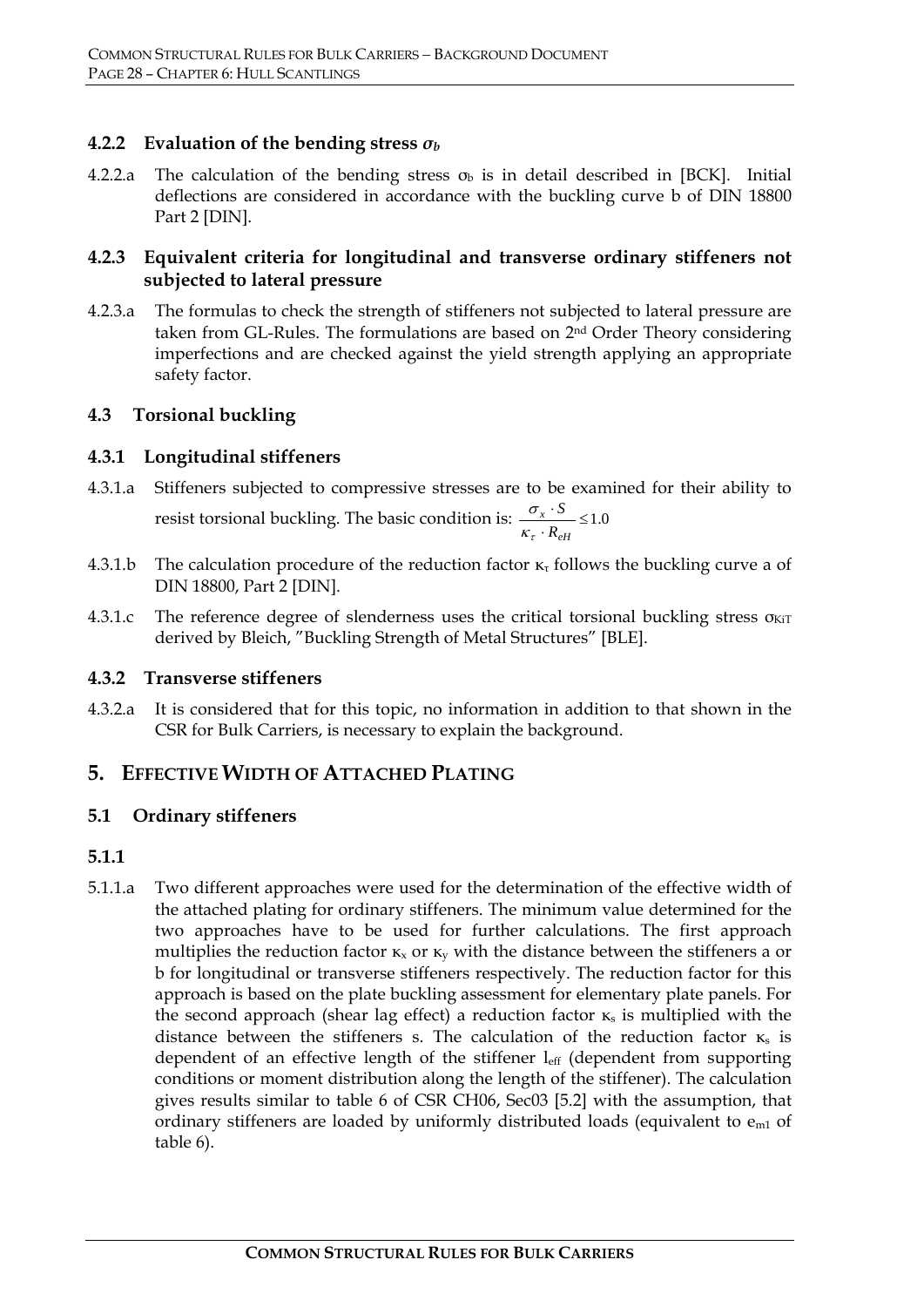#### **5.2 Primary supporting members**

#### **5.2.1**

- 5.2.1.a In difference to the beam theory the normal stress in wide plate flanges of beams is not uniformly distributed in reality. To simplify the calculations acc. to the beam theory an effective width is obtained such that the resulting force of the stresses acting on the real plate flange is equal to the force of the uniformly distributed normal stresses acting on the plate flange of the effective width.
- 5.2.1.b The effective width is dependent of the moment distribution alongside the girder, resulting from boundary conditions and the applied forces as well as of the ratio between the length of the girder and the width of the supported plating (shear lag effect).
- 5.2.1.c Based on a plane stress state, effective width can be calculated for varying ratios between the length of the girder and the supported width and the moment distribution caused by boundary conditions and applied loads. Results for such calculations are given in table 6 of CSR Ch06 Sec03 [5.2] with respect to uniformly distributed loads and single loads.

### **6. TRANSVERSE VERTICALLY CORRUGATED WATERTIGHT BULKHEAD IN FLOODED CONDITIONS**

**6.1 General** 

#### **6.1.1 Shear buckling check of bulkhead corrugation webs**

6.1.1.a The proof of the shear buckling strength of bulkhead corrugation webs follows the method of IACS UR S18.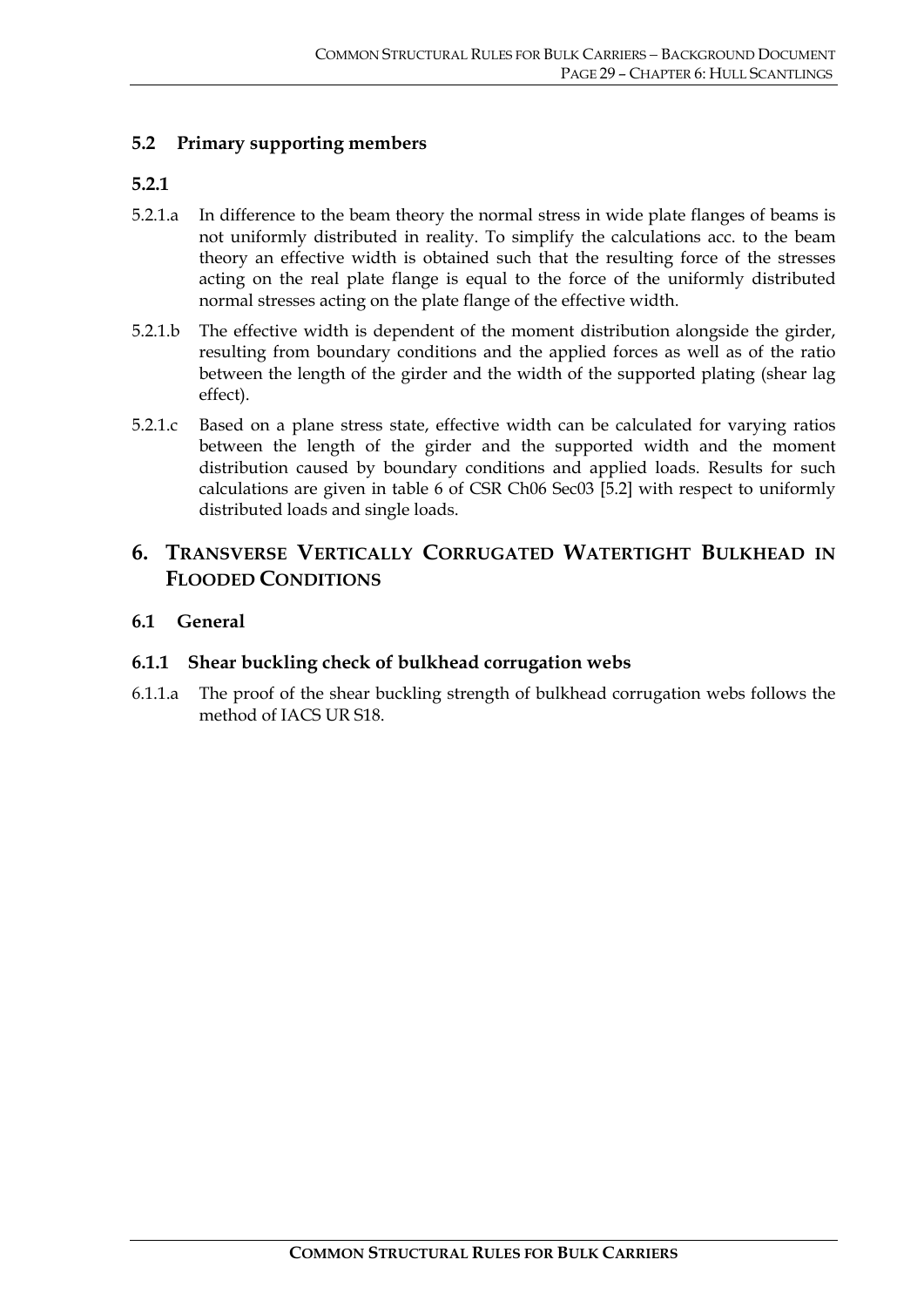# **SECTION 4 – PRIMARY SUPPORTING MEMBERS**

# **1. GENERAL**

### **1.1 Application**

# **1.1.1**

1.1.1.a Primary supporting members are assessed by direct strength calculation for ships of length 150 m and greater, except for double bottom strength in the flooded condition incorporating IACS UR S20. For primary supporting members in ships of length below 150 m, strength formulae are specified with the focus on shear strength.

#### **1.2 Primary supporting members for ships less than 150 m in length (L)**

#### **1.2.1**

1.2.1.a It is considered that for this topic, no information in addition to that shown in the Rules, is necessary to explain the background.

#### **1.2.2**

1.2.2.a It is considered that for this topic, no information in addition to that shown in the Rules, is necessary to explain the background.

#### **1.3 Primary supporting members for ships of 150 m or more in length (L)**

#### **1.3.1**

1.3.1.a It is considered that for this topic, no information in addition to that shown in the Rules, is necessary to explain the background.

#### **1.4 Net scantlings**

#### **1.4.1**

1.4.1.a Half the corrosion addition is considered in direct strength calculation, but in the rule formulae, 100% of the corrosion addition is considered because primary supporting members are assessed locally.

#### **1.5 Minimum net thickness of webs of primary supporting members**

#### **1.5.1**

1.5.1.a Net thickness was taken as  $0.6\sqrt{L}$  considering empirical values.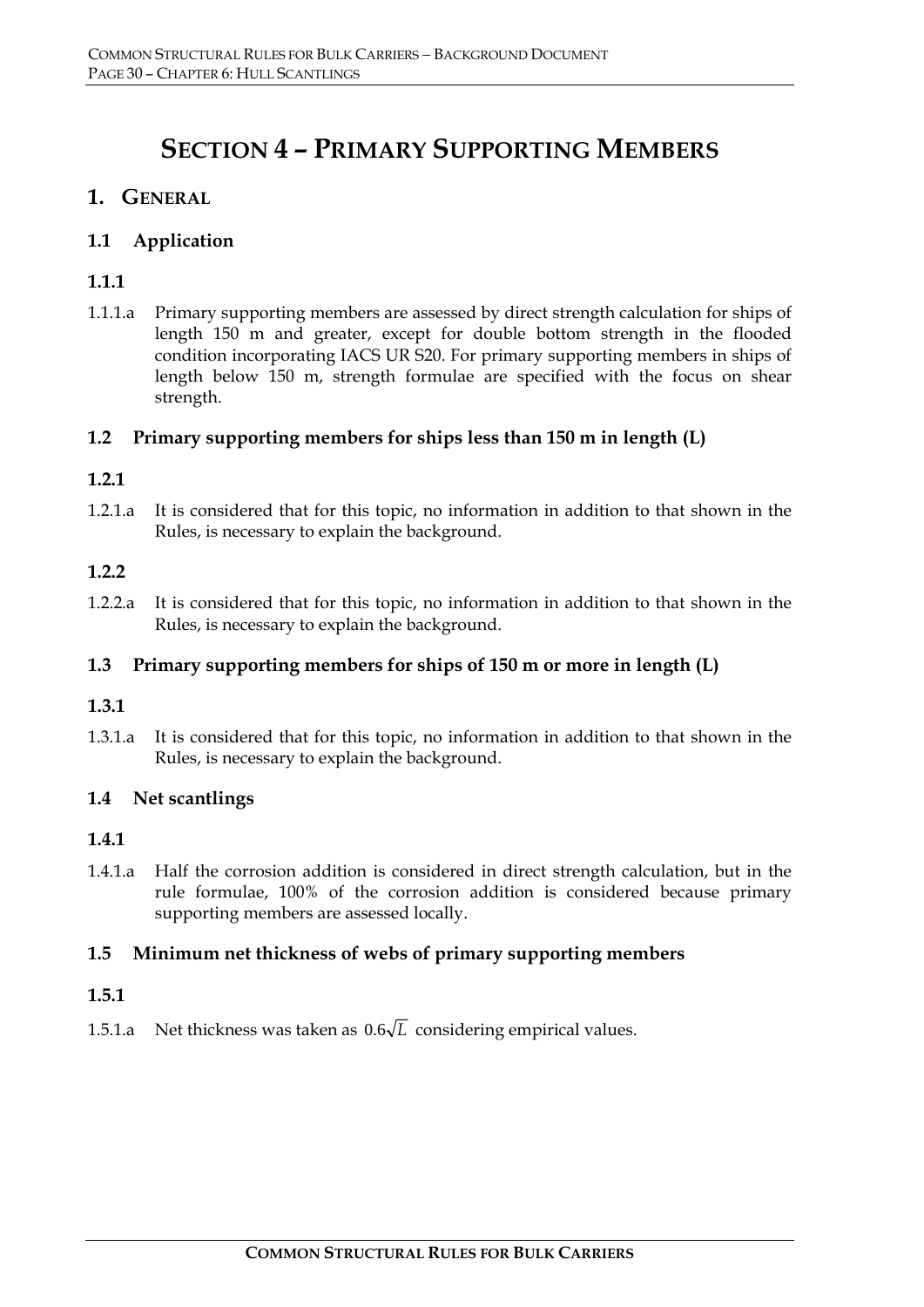# **2. SCANTLING OF PRIMARY SUPPORTING MEMBERS FOR SHIPS OF LESS THAN 150 M IN LENGTH (L)**

#### **2.1 Load model**

#### **2.1.1 General**

2.1.1.a The same regulation as for plating in Section 1, Chapter 6 has been set.

# **2.1.2 Lateral pressure in intact conditions**

2.1.2.a The same regulation as for plating in Section 1, Chapter 6 has been set.

# **2.1.3 Elements of the outer shell**

2.1.3.a The same regulation as for plating in Section 1, Chapter 6 has been set.

# **2.1.4 Elements other than those of the outer shell**

2.1.4.a The same regulation as for plating in Section 1, Chapter 6 has been set.

#### **2.1.5 Normal stresses**

2.1.5.a The same regulation as for plating in Section 1, Chapter 6 has been set.

# **2.2 Center girders and side girders**

#### **2.2.1 Net web thickness**

2.2.1.a This regulation is based on NK Rules.

#### **2.3 Floors**

#### **2.3.1 Net web thickness**

2.3.1.a This regulation is based on NK Rules.

# **2.4 Stringer of double side structure**

#### **2.4.1 Net web thickness**

2.4.1.a This regulation is based on NK Rules.

# **2.5 Transverse web in double side structure**

#### **2.5.1 Net web thickness**

2.5.1.a This regulation is based on NK Rules.

# **2.6 Primary supporting member in bilge hopper tanks and topside tanks and other structures**

# **2.6.1 Load calculation point**

2.6.1.a The same regulation as for plating in 1.4.1, Section 2, Chapter 6 has been set.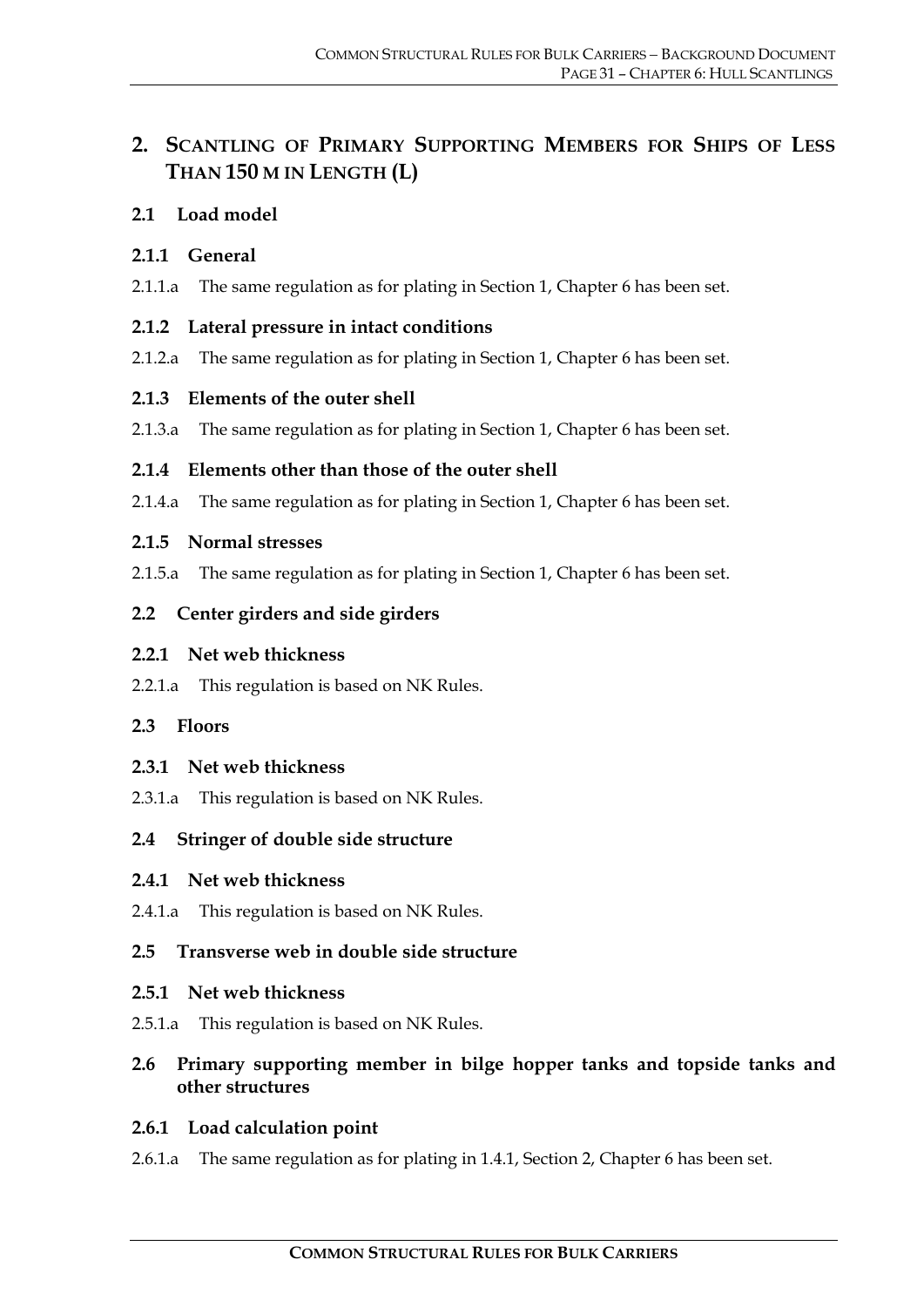#### **2.6.2 Boundary conditions**

2.6.2.a

**2.6.3 Net section modulus, net shear sectional area and web thickness under intact conditions** 

2.6.3.a

- **3. ADDITIONAL REQUIREMENTS FOR PRIMARY SUPPORTING MEMBERS OF BC-A AND BC-B SHIPS**
- **3.1 Evaluation of double bottom capacity and allowable hold loading in flooded conditions**

#### **3.1.1 Shear capacity of the double bottom**

3.1.1.a This regulation is in accordance with IACS UR S20.

#### **3.1.2 Floor shear strength**

3.1.2.a This regulation is in accordance with IACS UR S20.

#### **3.1.3 Girder shear strength**

3.1.3.a This regulation is in accordance with IACS UR S20.

#### **3.1.4 Allowable hold loading**

3.1.4.a This regulation is in accordance with IACS UR S20.

#### **4. PILLARS**

#### **4.1 Buckling of pillars subjected to compressive axial load**

#### **4.1.1 General**

4.1.1.a Compressive stress acting in pillars is required to be less than the critical column buckling stress.

#### **4.1.2 Critical column buckling stress of pillars**

4.1.2.a This requirement is based on the BV Rules.